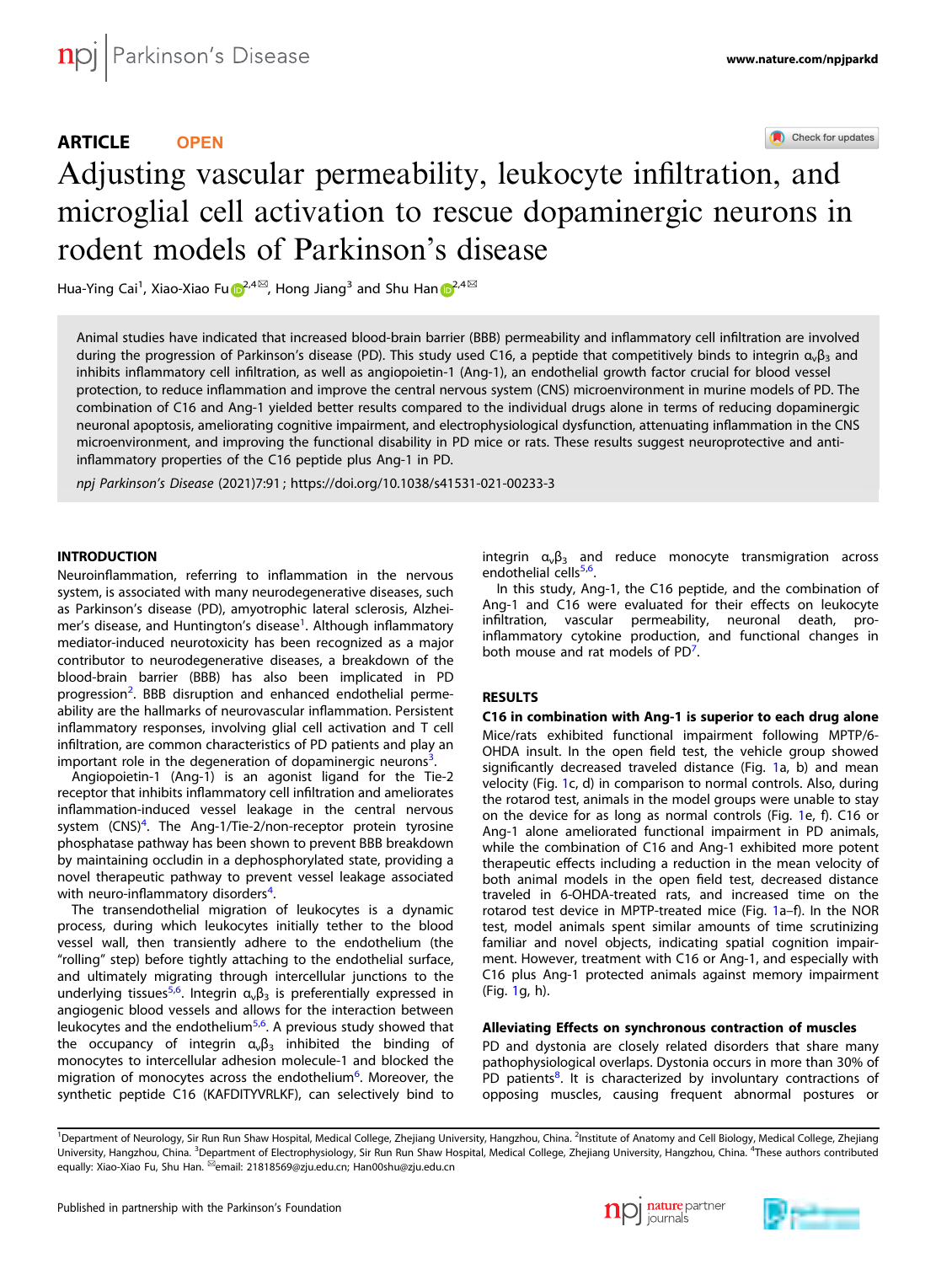

Fig. 1 C16 in combination with Ang-1 treatment improved the functional impairment. a-d Measurements of total traveled distance (a: mice; b: rats) and mean velocity (c: mice; d: rats) of each group in the open field test. The motor function assessment revealed neurological disabilities in model animals. a–f C16 or Ang-1 alone ameliorated functional impairment in PD animals, while the combination of C16 and Ang-1 exhibited more potent therapeutic effects including the reduction in the mean velocity of both animal models in the open field test, decreased distance traveled in 6-OHDA-treated rats, and increased time on the rotarod test device in MPTP-treated mice. g, h PD animals showed an impaired ability to recognize objects, while treatment with C16 or Ang-1, and especially with C16 plus Ang-1 alleviated memory issues. **a**  $p < 0.05$  versus the normal control group; **b**  $p < 0.05$  versus the  $p < 0.05$  versus the MPTP/6-OHDA insult group; **c**  $p < 0.05$  versus the C16-treated group.; **d**  $p < 0.05$  versus the Ang-1-treated group. C16, peptide (KAFDITYVRLKF) that can selectively bind integrin  $\alpha_1\beta_2$ ; Ang-1 angiopoietin-1; PD, Parkinson's disease.

twisting movements, which could be induced in mice and rats by MPTP (Fig. [2\)](#page-2-0) or 6-OHDA (Supplementary Fig. 1), respectively<sup>[9](#page-14-0),[10](#page-14-0)</sup>. In the normal control group, the agonist muscle (quadriceps femoris) contracted, while the antagonist muscle (bicep femoris) relaxed (Fig. [2;](#page-2-0) Supplementary Fig. 1a, b). Dystonia was observed in vehicle-treated animals as evidenced by a higher uV in both muscles (mice that received systemic injections had symptoms in both hindlimbs; rats that received insult to only the right side striatum revealed symptoms in the left hindlimb) compared to the normal controls, indicating synchronous contraction of agonist and antagonist muscles in model animals (Fig. [2](#page-2-0); Supplementary Fig. 1c, d). In animals treated with C16 (Fig. [2](#page-2-0); Supplementary Fig. 1e, f) or Ang-1 (Fig. [2](#page-2-0), Supplementary Fig. 1g, h), and especially in those with C16 in combination with Ang-1 (Fig. [2;](#page-2-0) Supplementary Fig. 1i, j), the antagonist muscle did not contract synchronously after stimulation.

#### Suppress inflammation in the CNS

The PD model groups showed increased serum levels of IL-6 (Fig. [3a](#page-3-0), b) and reactive oxygen species (ROS; Fig. [3c](#page-3-0), d) compared to normal controls. The upregulation of IL-6 and ROS was significantly inhibited by treatment with C16 alone, Ang-1 alone, and C16 plus Ang-1 together (Fig. [3a](#page-3-0), d). Furthermore, the downregulation of gamma-aminobutyric acid (GABA) following MPTP or 6-OHDA treatment in model animals was restored by C16 or Ang-1, and especially with the combination of C16 and Ang-1 (Fig. [3](#page-3-0)e, f).

Immunostaining of the pan-leukocyte marker CD-3 revealed that inflammatory cell infiltration occurred in the vehicle group (Fig. [4](#page-4-0)b, g, l), but not in normal controls (Fig. [4a](#page-4-0), f, k). Treatment with C16 alone (Fig. [4c](#page-4-0), h, m), Ang-1 alone (Fig. [4](#page-4-0)d, i, n), or both (Fig. [4e](#page-4-0), i, o) attenuated inflammation in PD animals. C16 alone and in combination with Ang-1 exhibited stronger effects compared to Ang-1 alone.

Furthermore, the expression of the macrophage-specific marker CD68 was increased in both mouse and rat PD models, while

<span id="page-1-0"></span>2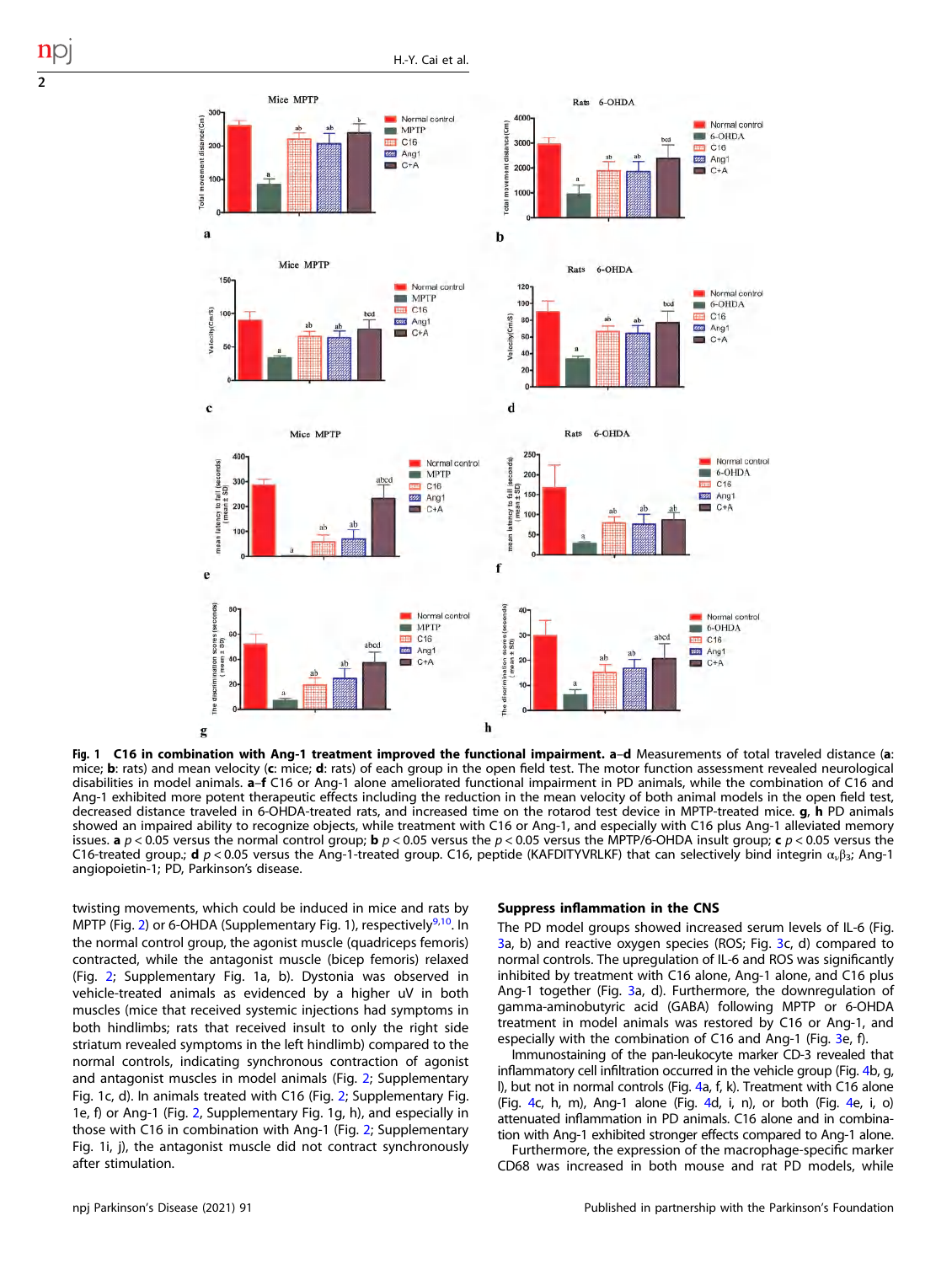<span id="page-2-0"></span>

Fig. 2 C16 in combination with Ang-1 treatment alleviated the synchronous contraction of muscles. Compared with the normal control group (a, b), MPTP-injected mice showed synchronous contraction of agonist and antagonist muscles in both lower limbs, as measured by the wave amplitude (uV)  $(c, d)$ . The antagonist muscle of the model animals treated with C16 alone (e, f), Ang-1 alone (g, h), and especially the combination of C16 and Ang-1 (i, j) did not contract with the agonist muscles synchronously after stimulation. MPTP, 1-methyl-4-phenyl-1,2,3,6- tetrahydropyridine; C16, peptide (KAFDITYVRLKF) that can selectively bind integrin  $\alpha_{\nu}\beta_{3}$ ; Ang-1, angiopoietin-1.

treatment with Ang-1 alone, C16 alone, and C16 plus Ang-1 effectively repressed the upregulation of CD68, with the most robust effects observed in the C16 plus Ang-1 group (Fig. [5c](#page-5-0), d).

The expression of the leucine-rich-repeat kinase 2 (LRRK2) gene is biochemically associated with pathways that regulate inflammation, autophagy, and phagocytosis $11$ . The immunostaining of  $LRRK2<sup>+</sup>$  cells and western blot analysis in striatum showed that LRRK2 was upregulated in vehicle-treated PD models compared to normal controls, but was inhibited by treatment with C16, Ang-1, and the combination of C16 and Ang-1 (Supplementary Fig. 2).

Moreover, western blot analysis revealed that the upregulation of pro-inflammatory factors nuclear-factor kappa B (NF-κB; Supplementary Fig. 3a, mice; b, rats) and cyclooxygenase-2 (COX-2; Supplementary Fig. 3c mice; d, rats) in vehicle-treated PD models was inhibited by Ang-1 alone, C16 alone, as well as C16 plus Ang-1.

# Reduce blood vessel leakage and BBB permeability

Severe vasculature leakage was noted in vehicle-treated mice and rats (Supplementary Fig. 4b, l). The expression of ZO-1, a tight junction protein between endothelial cells lining blood vessels, was downregulated (Fig. [5e](#page-5-0), f; Supplementary Fig. 4g, q) compared to the normal controls (Fig. [5](#page-5-0)e, f; Supplementary Fig. 4a, f, k, p). However, PD animals treated with C16 (Supplementary Fig. 4c, h, m, r), Ang-1 (Supplementary Fig. 4d, i, n, s), and especially the combination of C16 and Ang-1 (Supplementary Fig. 4e, j, o, t) showed greatly reduced leakage from blood vessels (Supplementary Fig. 4u). The expression of ZO-1 was also increased in PD mice/rats treated with C16 or Ang-1, and especially with the combination of C16 with Ang-1 (Fig. [5e](#page-5-0), f; Supplementary Fig. 4v).

The BBB constitutes a neurovascular unit formed by microvascular endothelial cells, pericytes, and astrocytes. The proteoglycan neural/glial antigen 2 (NG2) plays a key role in proliferation, migration, and differentiation of pericytes and oligodendroglial precursor cells in the brain<sup>12</sup>. The immunostaining of  $NG2^+$ pericytes in the striatum revealed that the downregulation of NG2 in PD models (Fig. [6](#page-6-0)b, g) was restored by treatment with C16 (Fig. [6](#page-6-0)c, h), Ang-1 (Fig. [6d](#page-6-0), i), and especially the combination of C16 and Ang-1 (Fig. [6e](#page-6-0), j).

3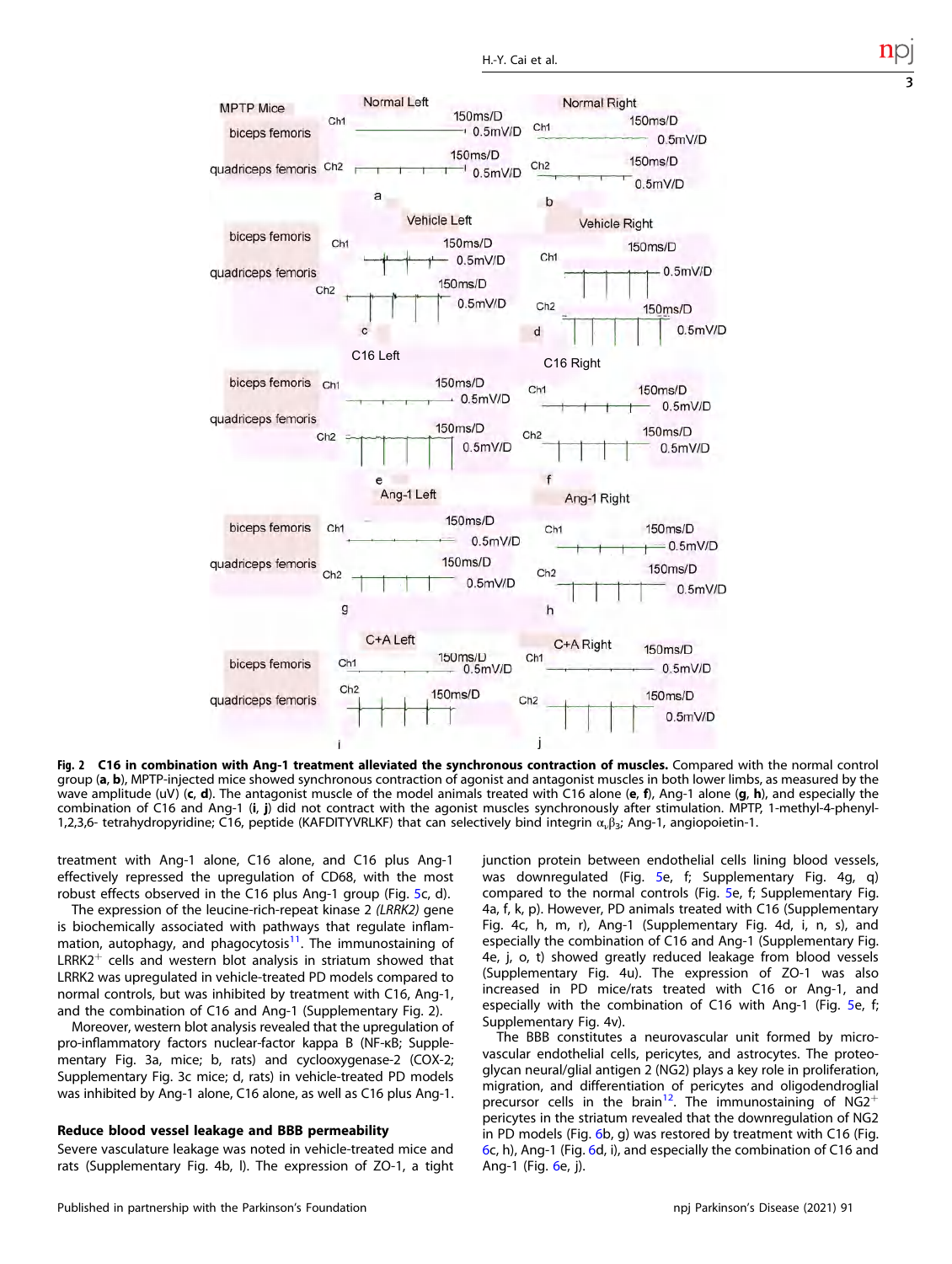

Fig. 3 C16 in combination with Ang-1treatment reduced the expression of proinflammatory mediators. a-d Pro-inflammatory mediators, including IL-6 (a, b) and ROS (c, d) were upregulated in MPTP-injected mice (a, c) and 6-OHDA-infused rats (b, d). Treatment with C16 or Ang-1, and especially C16 plus Ang-1 significantly reduced the expression of IL-6 and ROS. e, f The expression level of GABA was decreased in MPTPinjected mice (e) and 6-OHDA-infused rats (f), but elevated following treatment with C16, Ang-1, or C16 plus Ang-1. The combined treatment showed the most potent effect. The expression of IL-6 (a, b), ROS (c, d), and GABA (e, f) in the serum samples were detected by ELISA. a  $p <$ 0.05 versus the normal control group; **b**  $p < 0.05$  versus the vehicle group; **c**  $p < 0.05$  versus the C16-treated group; **d**  $p < 0.05$  versus the Ang-1treated group. IL-6, interleukin-6; ROS, reactive oxygen species; MPTP, 1-methyl-4-phenyl-1,2,3,6- tetrahydropyridine; 6-OHDA, 6 hydroxydopamine; C16, peptide (KAFDITYVRLKF) that can selectively bind integrin α<sub>ν</sub>β<sub>3</sub>; Ang-1, angiopoietin-1; GABA, γ-aminobutyric acid; ELISA, enzyme-linked immunosorbent assay.

Electron microscopy showed the ultrastructural morphology of the striatum in each group. In the normal group, electron microscopy revealed normal neuronal nuclei with uncondensed chromatin (Fig. [7](#page-7-0)a), normal myelinated axons with dark, ringshaped myelin sheaths surrounding axons, and typically shaped mitochondria with clear cristae (blue arrow in Fig. [7b](#page-7-0)). The normal group also showed intact tight junctions and had no tissue edema, blood vessel leakage, or inflammatory cell infiltration (Fig. [7c](#page-7-0)–e). In vehicle-treated PD model groups, apoptotic neurons with shrunken nuclei and fragmented, condensed, and marginated nuclear chromatin were detected (Fig. [7](#page-7-0)f). The myelin sheaths identified in model animals were fused, splitting, and loose with vacuoles, and the mitochondria showed vacuolization with swollen cristae (blue arrow in Fig. [7](#page-7-0)g). Tissue edema and severe blood vessel leakage were also detected in the extracellular space surrounding blood vessels (Fig. [7](#page-7-0)h). The tight junctions between the endothelial cells were lost (black arrow in Fig. [7i](#page-7-0)) and inflammatory cell infiltration was found surrounding blood vessels (red arrow in Fig. [7](#page-7-0)j). However, in the groups treated with C16 (Fig. [7k](#page-7-0)–o) or Ang-1 (Fig. [7](#page-7-0)p–t) alone, as well as C16 plus Ang-1 (Fig. [7u](#page-7-0)–y), the morphology of the nuclei (Fig. [7](#page-7-0)k, p, u), myelin, and axons (Fig. [7l](#page-7-0), q, v) were relatively normal. In addition, perivascular edema (Fig. [7m](#page-7-0), r, w) was alleviated and the morphology of tight junctions (Fig. [7](#page-7-0)n, s, x) was relatively normal, especially in the groups treated with Ang-1 alone or in combination with C16 (Fig. [7s](#page-7-0), x). The morphology of the mitochondria was also relatively normal (blue arrows in Fig. [7l](#page-7-0), q and w). In model animals treated with C16 and C16 plus Ang-1, inflammatory cells were mainly detected within blood vessels (red arrows in Fig. [7](#page-7-0)o, y). Inflammatory cell infiltration was also reduced in the Ang-1 treated group (Fig. [7t](#page-7-0)) in comparison to vehicle-treated model animals (arrows in Fig. [7](#page-7-0)j).

# Rescue neurons from death and suppress activated astrocytes

Next, a stereological analysis of neurons was performed. The immunostaining of dopamine (DA) neurons (by tyrosine hydroxylase [TH]), astrocytes (by glial fibrillary acidic protein [GFAP]), and microglia (by ionized calcium binding adapter molecule 1 [Iba-1]) in the substantia nigra, and DA neurons, medium spiny neurons (by GABA transporter), and microglia in the striatum showed that C16, Ang-1, and especially the combination of C16 and Ang-1 protected DA neurons in the nigra substance (Fig. [8\)](#page-8-0) and GABA transporter-positive neurons in the corpus striatum (Fig. [9\)](#page-9-0). These treatments also reduced the loss of CHAT<sup>+</sup> neurons in both the nigra substance and striatum of vehicle-treated PD models (Supplementary Fig. 5). Furthermore, the counting of microglia/macrophages (identified by Iba-1, Fig. [10](#page-10-0)) and activated astrocytes (identified by GFAP) suggested that C16, Ang-1, and the combination of C16 and Ang-1 reduced the number of microglia, suppressed activated astrocytes, and inhibited the formation of glial scars (arrow in Fig. [11](#page-11-0)l) in PD models.

Additionally, the expression of both DA (Supplementary Fig. 4g, mice; h, rats) and GABA (Supplementary Fig. 4i, mice; j, rats) was

<span id="page-3-0"></span>4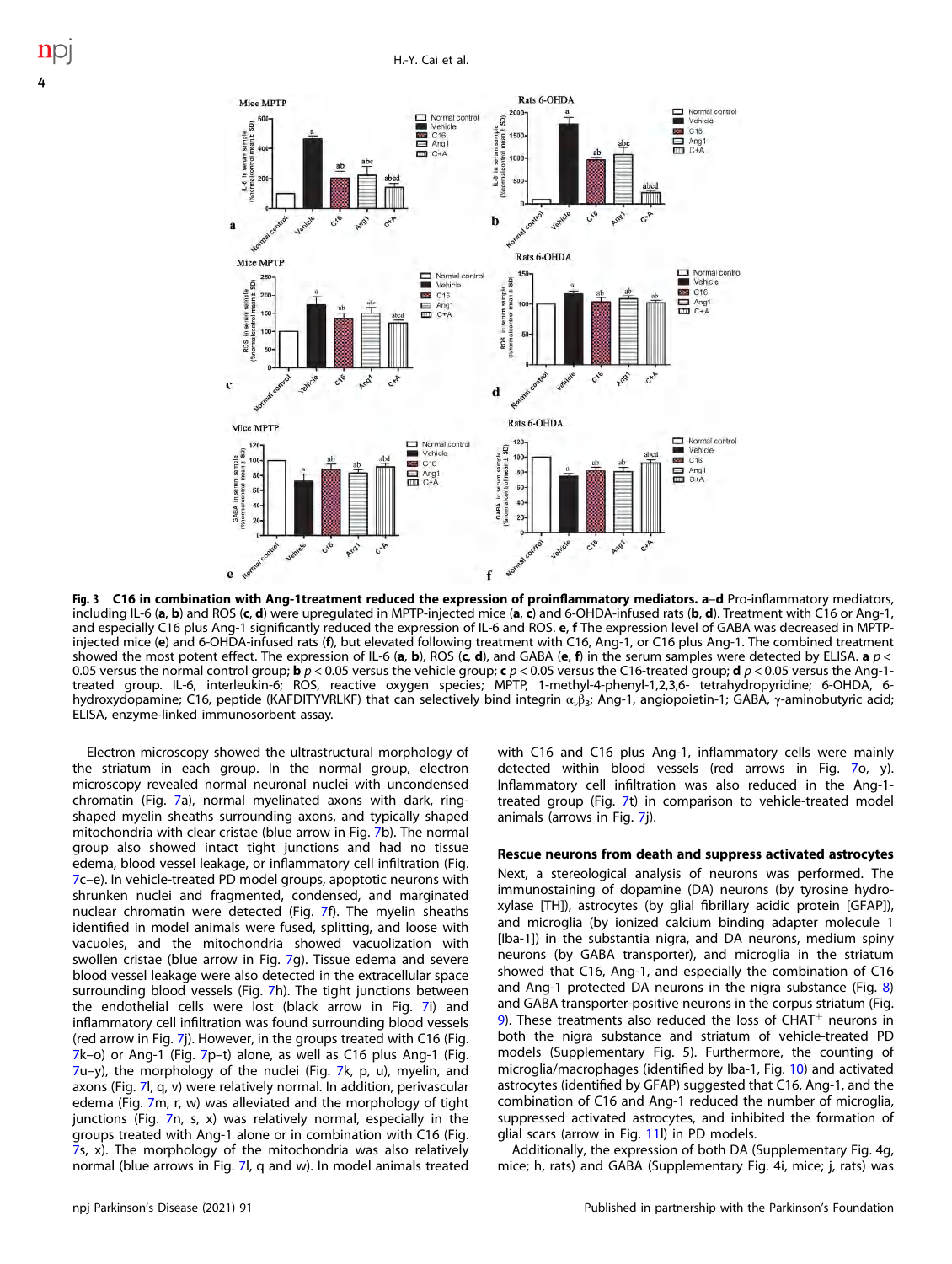<span id="page-4-0"></span>

Fig. 4 C16 in combination with Ang-1 treatment attenuated inflammatory cell infiltration. The immunostaining of CD3 revealed inflammatory cell infiltration in the vehicle-treated model group (b, g, l), but not in normal controls (a, f, k). Treatment with C16 (c, h, m), Ang-1 (d, i, n), or both (e, i, o) attenuated inflammation in PD animals. C16 alone or in combination with Ang-1 showed better effects than Ang-1 alone. The white arrow in N showed perivascular cuffing of  $CD3^+$  inflammatory cells. The inflammatory scores (p) were calculated. 0, no inflammation; 1, cellular infiltrates only detected around meninges and blood vessels; 2, mild infiltrates detected in parenchymal tissues (1–10 inflammatory cells per slide); 3, moderate infiltrates observed in parenchymal tissues (11–100 inflammatory cells per slide); and 4, severe infiltrates in parenchymal tissues (>100 inflammatory cells per slide). a  $p < 0.05$  versus the normal control group; **b**  $p < 0.05$  versus the vehicle group; c  $p$  < 0.05 versus the C16-treated group; d  $p$  < 0.05 versus the Ang-1-treated group. Scale bar = 100 μm. C16, peptide (KAFDITYVRLKF) that can selectively bind integrin  $\alpha_{\nu}\beta_{3}$ ; Ang-1, angiopoietin-1.

decreased in vehicle-treated PD models. However, Ang-1, C16, and C16 plus Ang-1 restored the expressions of these proteins.

In both models of PD, western blot analysis of the corpus striatum and nigra substance revealed that treatment with C16, Ang-1, and C16 plus Ang-1 restored the expressions of TH (Fig. [12](#page-11-0)a, b), CHAT (Fig. [12](#page-11-0)c, d), and Syn (Fig. [12](#page-11-0)e, f), and inhibited the expression of active caspase-3 (Fig. [12](#page-11-0)g, h), an enzyme involved in apoptotic cell death. Immunofluorescent staining of TH (Fig. [8\)](#page-8-0), GABA transporter (Fig. [9\)](#page-9-0) CHAT (Supplementary Fig. 5), and Syn, a synapse-associated protein that promotes synaptic plasticity (Fig. [13\)](#page-12-0), also confirmed these changes. The drug-treated groups also showed less staining for active caspase-3 (Supplementary Fig. 6) and LC3 (Supplementary Fig. 7), a marker of autophagy, in the corpus striatum and nigra substance compared to model animals. The largest difference was observed in the C16 plus Ang-1 group.

pS129-a-syn is a surrogate marker of PD progression<sup>13</sup>. The vehicle-treated PD models (Fig. [14b](#page-13-0), g) showed an increased number of pS129-α-syn<sup>+</sup> cells compared to normal controls (Fig. [14](#page-13-0)a, f). However, treatment with C16 (Fig. [14](#page-13-0)c, h), Ang-1 (Fig. [14](#page-13-0)d, i), and especially the combination of C16 plus Ang-1 (Fig. [14e](#page-13-0), j) inhibited the expression of pS129-α-syn in PD animals. Western blot analysis also confirmed these changes (Supplementary Fig. 4e, mice; f, rats).

#### Regulate expression of factors involved in several pathways

Following systemic injection of MPTP or regional infusion of 6-OHDA into the right corpus striatum, mice/rats showed increased expression of the immediate early gene cFos compared to normal controls (Fig. [5](#page-5-0)a, b; Supplementary Fig. 8), while treatment with C16, Ang-1, and C16 plus Ang-1 further induced the expression of cFos (Fig. [5](#page-5-0)a, b; Supplementary Fig. 8).

There was no significant difference in DARPP-32 expression level between the groups (Fig. [15](#page-14-0)a, b). However, the model groups showed a significantly higher level of phospho-DARPP-32 compared to normal controls, while C16 alone, Ang-1 alone, and especially C16 plus Ang-1 remarkably suppressed the expression phospho-DARPP-32 in PD model animals (Fig. [15](#page-14-0)c, d, Supplementary Fig. 9).

The expressions of preproenkephalin and prodynorphin, two indicators of imbalance between the striatopallidal and striatonigral pathways, were also examined. In the corpus striatum and nigra substance of the vehicle-treated model animals, the basal expression of prodynorphin was reduced (Fig. [15](#page-14-0)e, f, Supplementary Fig. 10), while that of preproenkephalin was tending toward an increase in comparison to normal controls (Fig. [15](#page-14-0)g, h; Supplementary Fig. 11). However, treatment with C16 alone, Ang-1 alone, and the combination of C16 plus Ang-1 effectively reversed these alterations in expression (Fig. [15](#page-14-0)e–h; Supplementary Figs. 10, 11).

# **DISCUSSION**

Oxidative stress-induced mitochondrial dysfunction and damage play a fundamental role in PD. Oxidative stress leads to excessive production of ROS, which chemically interact with biological molecules, resulting in functional changes in cells and ultimately cell death. Importantly, neuroinflammation and mitochondrial dysfunction are common characteristics of  $PD<sup>14</sup>$ .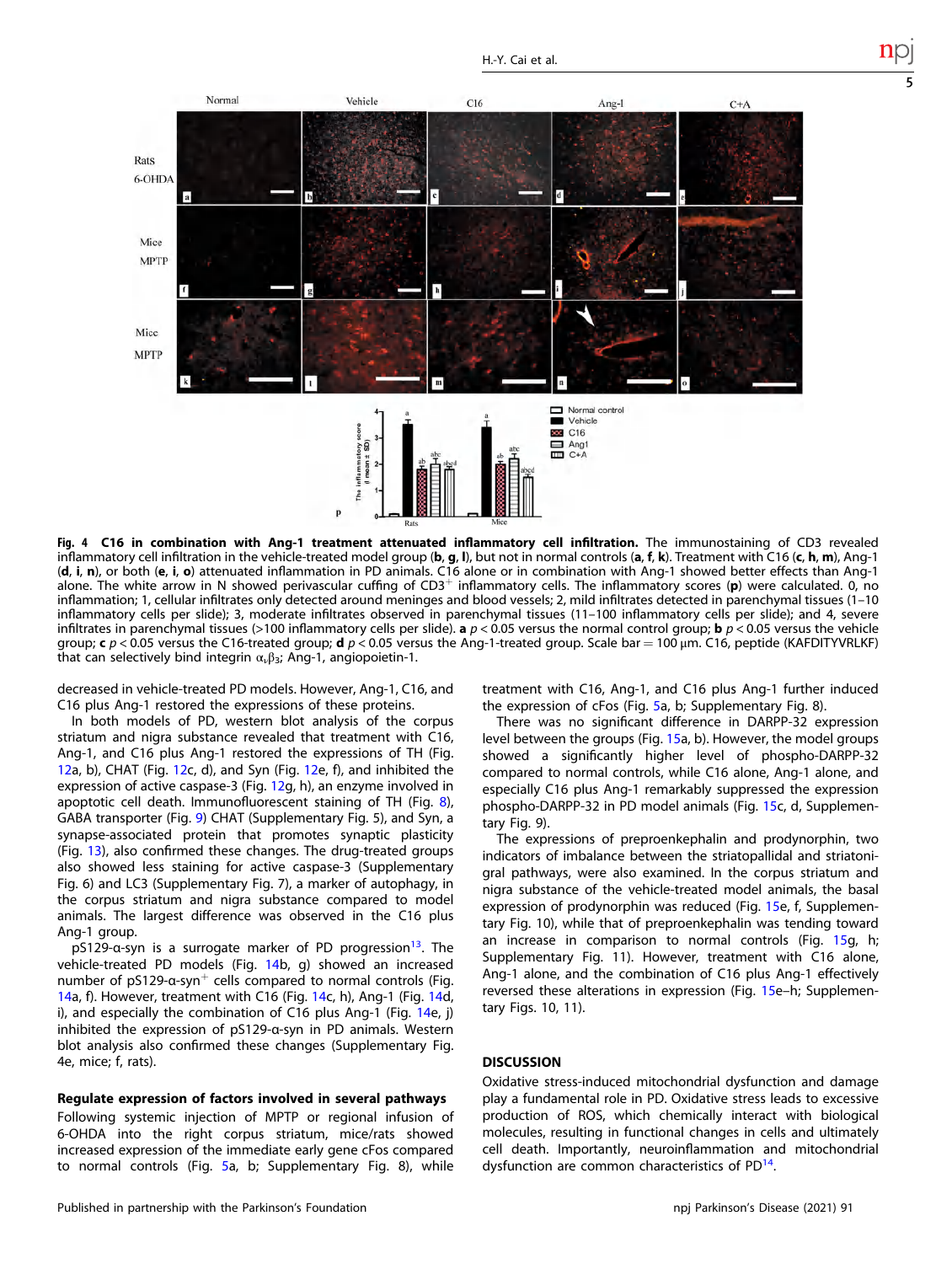<span id="page-5-0"></span>

Fig. 5 C16 in combination with Ang-1 treatment suppressed the expression of CD68 but improved the expression of cFos and ZO-1. The<br>expression of cFos (a: mice; b: rats), CD68 (c: mice; d: rats), and ZO-1 (e: mice; f: ra C16 plus Ang-1 upregulated cFos (a, b) and ZO-1, but reduced the expression of CD68 (c, d) in both mouse and rat PD models. a  $p < 0.05$ versus the normal control group; **b**  $p < 0.05$  versus the vehicle group; **c**  $p < 0.05$  versus the C16-treated group; **d**  $p < 0.05$  versus the Ang-1treated group. cFos protein: 41 kDa; CD68 protein: 37 kDa; ZO-1 protein: 220 kDa; β-actin protein: 42 kDa; ZO-1, zonula occludens-1; C16, peptide (KAFDITYVRLKF) that can selectively bind integrin  $\alpha_v \beta_3$ ; Ang-1, angiopoietin-1; PD, Parkinson's disease.

Models using toxins represent the classic experimental PD models and aim to reproduce pathological and behavioral changes observed in PD patients via local or systemic administration of animals with neurotoxins that selectively induce nigrostriatal neuron degeneration<sup>[15](#page-15-0)</sup>. A typical systemic PD model is established by the injection of MPTP, an agent with selective toxicity for dopaminergic neurons. After crossing the BBB, MPTP is transformed into its active metabolite by monoamine oxidase B and then carried by the dopamine transporter (DAT) into the dopaminergic neurons of the substantia nigra pars compacta (SNpc), where it blocks the activity of mitochondrial complex  $1^{15}$ . The MPTP-induced inflammatory response, neuronal apoptosis, and oxidative stress in the brain is essential for the occurrence of the chronic inflammatory reaction in mice<sup>[16](#page-15-0)</sup>. As rats are highly resistant to MPTP toxicity, mice are commonly used to establish the MPTP model of PD<sup>15</sup>

The rat model of PD is established by local (i.e., intracerebral) injection of 6-OHDA, a hydroxylated analog of dopamine with high affinity for the DAT and has been shown to transport toxins into dopaminergic neurons $14,15$  $14,15$  $14,15$ . The injection of 6-OHDA into the striatum causes prompt damage of striatal terminals and significant anterograde degeneration of the nigrostriatal pathway, followed by the progressive loss of SNpc neurons. The pro-oxidant property of 6-OHDA is responsible for the damage in neurons. Once inside the neurons, 6-OHDA undergoes auto-oxidation in the cytosol, which leads to the formation of hydrogen peroxide. Meanwhile, 6-OHDA also accumulates in the mitochondria, where it inhibits the activity of mitochondrial complex  $1^{14,15}$ .

The degeneration of dopaminergic neurons located in the pars compacta of the substantia nigra that project to the striatum (the nigrostriatal pathway) is a typical neuropathological feature of PD. The cardinal motor signs of PD are tremors, rigidity, slow movement (bradykinesia), poor balance, and difficulty walking (Parkinsonian gait). The non-motor symptoms of PD include autonomic, psychiatric, cognitive impairments<sup>16</sup>. GABA interneurons, the main inhibitory neurons in the CNS, play a critical role in a multitude of physiological processes, including modulation of cortical and hippocampal neural circuitry and activity<sup>17</sup>. In this study, the behavior tests detected the impairment of both motor function and cognitive ability, which were in accordance with the loss of dopaminergic and GABA neurons in the substantia nigra and striatum.

The degeneration of dopaminergic and GABA neurons in PD is related to oxidative stress and inflammation<sup>[17](#page-15-0)</sup>. The abnormal upregulation of the inflammatory cytokine IL-6 in the serum and high expression of NF-κB and COX-2 in the nigra and striatum of vehicle-treated PD animals supported these previous findings. NFκB is a transcription factor regulated by oxidative stress. It plays a key role in the activation of inflammatory responses. COX-2 is also involved in the production of pro-inflammatory prostaglandins. The upregulation of these pro-inflammatory factors in the vehicletreated groups implied that inflammatory responses were triggered by oxidative stress<sup>18</sup>. Agents with anti-inflammatory properties have been shown to reduce the risk or slow the progression of  $PD^{19}$ . Leukocyte infiltration into the brain is a key contributor to local inflammation and dopaminergic neuron death after MPTP exposure<sup>20</sup>. Also, reduced inflammation may lead to better outcomes for late-stage neurodegeneration<sup>[21](#page-15-0)</sup>. Recent evidence suggests that inflammation plays a conclusive role in the neurodegenerative process of  $PD^{22}$ . In healthy brains, microglia display a resting phenotype and act as scavengers to remove waste products and debris from the parenchyma. However, the accumulation of toxins, tissue damage, infection, or other trigger molecules can activate microglial cells, which then become the major source of ROS during neuro-inflammatory reactions<sup>[23](#page-15-0)</sup>. Dopamine auto-oxidation-related neurodegeneration is the main mechanism underlying PD. Activated microglia (as shown by increased Iba-1 expression in the vehicle-treated group) exacerbate inflammatory responses by upregulating the production of chemokines that recruit immune cells to the CNS and proinflammatory cytokines that cause neurotoxicity<sup>24</sup>. Resulting from the release of chemo-attractants, the self-perpetuating cycle of microglial activation further promotes activation of the microglia and neuroinflammation<sup>22</sup>.

A previous study showed that intravenous administration of Ang-1 and C16 induced secondary tissue damage through the regulation of vascular events, such as leukocyte extravasation (as demonstrated by the staining of the pan-leukocyte marker CD-3) and endothelial cell death<sup>o</sup>. .

Ang-1 acts through Tie-2, which is solely expressed in endothelial cells, to rescue blood vessels. It also reduces vascular permeability under pathological conditions by preserving the integrity of endothelial tight junctions. Moreover, Ang-1 reduced inflammation in vivo by inhibiting microglia/macrophage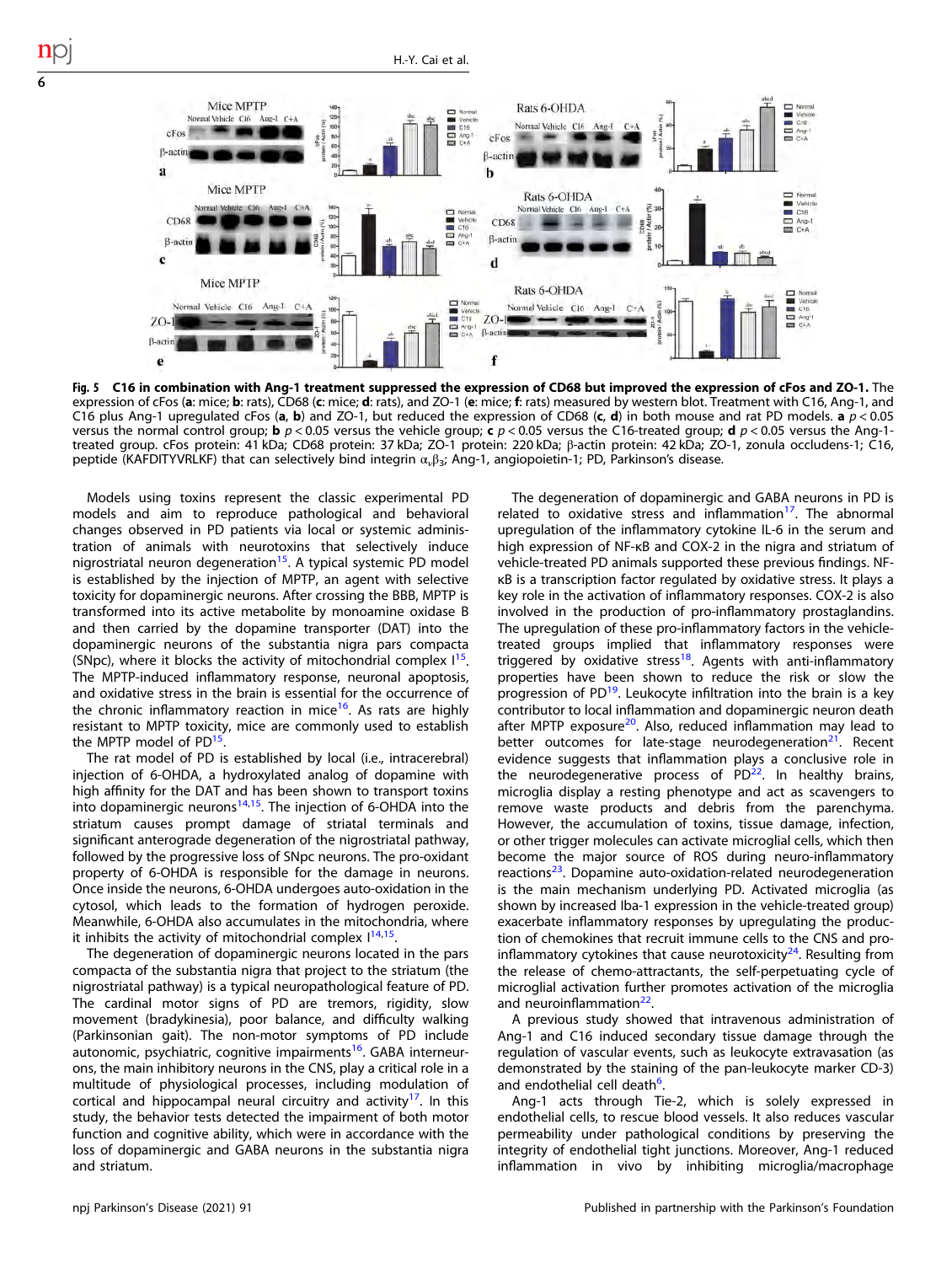<span id="page-6-0"></span>

Fig. 6 C16 in combination with Ang-1 treatment restored the expression of NG2. a–j The immunostaining of NG2<sup>+</sup> pericytes (green) in the striatum showed that the expression of NG2 was decreased in vehicle-treated PD models (b, g), but restored by C16 (c, h), Ang-1 (d, i), and especially the C + A treatment (e, j). Scale bar = 100 µm. k Quantification of the immunostaining of NG2+ pericytes. a  $p < 0.05$  versus the normal control group; **b**  $p < 0.05$  versus the vehicle group; **c**  $p < 0.05$  versus the C16-treated group; **d**  $p < 0.05$  versus the Ang-1-treated group. NG2, neural/glial antigen 2 proteoglycan; C16, peptide (KAFDITYVRLKF) that can selectively bind integrin α, β<sub>3</sub>; Ang-1 angiopoietin-1; PD, Parkinson's disease.

activation and infiltration, as confirmed by the remarkably decreased number of  $Iba-1$ -labeled cells<sup>[6](#page-14-0)</sup>. .

The C16 peptide promotes endothelial cell survival by activating  $\alpha_5\beta_1$  and  $\alpha_6\beta_3$  integrins. It also reduces leukocyte transmigration across the endothelium by binding and blocking the  $a_{\nu} \beta_3$ integrin<sup>23</sup>. The inhibition of inflammatory cell activation and infiltration also reduces the release of chemo-attractants in the microenvironment of the CNS. Although the function of C16 partially overlaps with that of Ang-1, the combination of C16 and Ang-1 has been confirmed to have a synergistic effect in suppressing inflammation in the CNS, as reported in our previous studies<sup>[24](#page-15-0)-[28](#page-15-0)</sup>.

The expression of LRRK2 in microglia is upregulated upon activation $29,30$ . Moreover, LRRK2 is associated with pathways that regulate inflammation, autophagy, and phagocytosis. Increasing evidence suggests that inflammation in the CNS plays an important role in PD pathophysiology<sup>[11](#page-14-0)</sup>. LRRK2 inhibition has been shown to prevent the loss of dopaminergic neurons and motor deficits induced by lipopolysaccharide $31$ . Furthermore, LRRK2 deletion or pharmacological inhibition decreased the production of pro-inflammatory mediators (i.e., IL-1β and COX-2) and subsequently reduced inflammatory responses $^{32}$ . In this study, vehicle-treated PD models, in which microglia were challenged, showed upregulation of LRRK2 expression, but this phenomenon was inhibited by C16, Ang-1, and especially the combination therapy, which may be due to the decreased number of inflammatory cells caused by these treatments.

The synapse-associated proteins, especially presynaptic Syn, can promote synaptic plasticity. Syn deficiency is correlated with cognitive decline in aging-related neurodegenerative disorders<sup>[33](#page-15-0)</sup>. In the current study, C16, Ang-1, and the combination of C16 and Ang-1 alleviated PD-induced Syn reduction, indicating improved cognitive function in the drug-treated groups.

The expression of pS129-α-syn, a surrogate marker of PD progression, is related to the severity of motor impairment in PD patients<sup>13</sup>. A previous study showed that intracerebral injections of misfolded wild-type or mutant α-synuclein protein led to progressive neurodegeneration and α-synucleinopathy<sup>13</sup>. Both LRRK2 and  $\alpha$ -synuclein are key factors in PD $^{11,13}$  $^{11,13}$  $^{11,13}$  and are linked to microglial activation. Extracellular α-synuclein can directly initiate microglial activation and be phagocytosed by microglia, whereas LRRK2 is involved in the intrinsic regulation of microglial activation and autophagolysosomal degradation $11$ . The injection of recombinant monomeric α-synuclein in the mouse SN was shown to induce nigral microglial activation at 24-h post-injection, and upregulate pro-inflammatory markers (i.e., IL-1β, IL6, TNFα, and COX-2) compared to control animals<sup>30</sup>. Gelders et al. investigated the role of infiltrating monocytes in α-synuclein-mediated neuroinflammation and neurodegeneration, and found that the infiltration of peripheral monocytes into the brain might play a crucial role in  $\alpha$ -synuclein-mediated neuronal cell death $34$ . In the current study, treatment with C16, Ang-1, or both suppressed peripheral monocyte infiltration in PD models, which was accompanied by the downregulation of pS129-α-syn.

Following inflammation in the CNS, astrocytes can proliferate to induce reactive astrogliosis, which can result in the formation of a glial scar and inhibit axonal regeneration. The current results revealed that C16 alone or in combination with Ang-1 reduced the proliferation of  $GFAP^+$  reactive astrocytes by improving the inflammatory microenvironment, thereby exerting a neuroprotective effect on PD animals.

The proteoglycan NG2 plays a fundamental role in proliferation, migration, and differentiation of pericytes and oligodendroglial precursor cells in the brain<sup>12</sup>. The BBB constitutes a neurovascular unit formed by microvascular endothelial cells, pericytes, and astrocytes. Brain pericytes are important regulators of BBB integrity and permeability. The loss of crosstalk among pericytes, endothelial cells, and astrocytes ultimately leads to BBB dysfunc-tion<sup>[32](#page-15-0)</sup>. Previous studies have shown that increased vessel leakage, pericyte apoptosis, and blood-retina-barrier breakdown are characteristic features of diabetic mouse retina<sup>35</sup>. In the current study, treatment with C16, Ang-1, or both increased the number of NG2<sup>+</sup> pericytes in PD models. Ang-1 alone or in combination with C16 showed improved effects, likely due to their role in the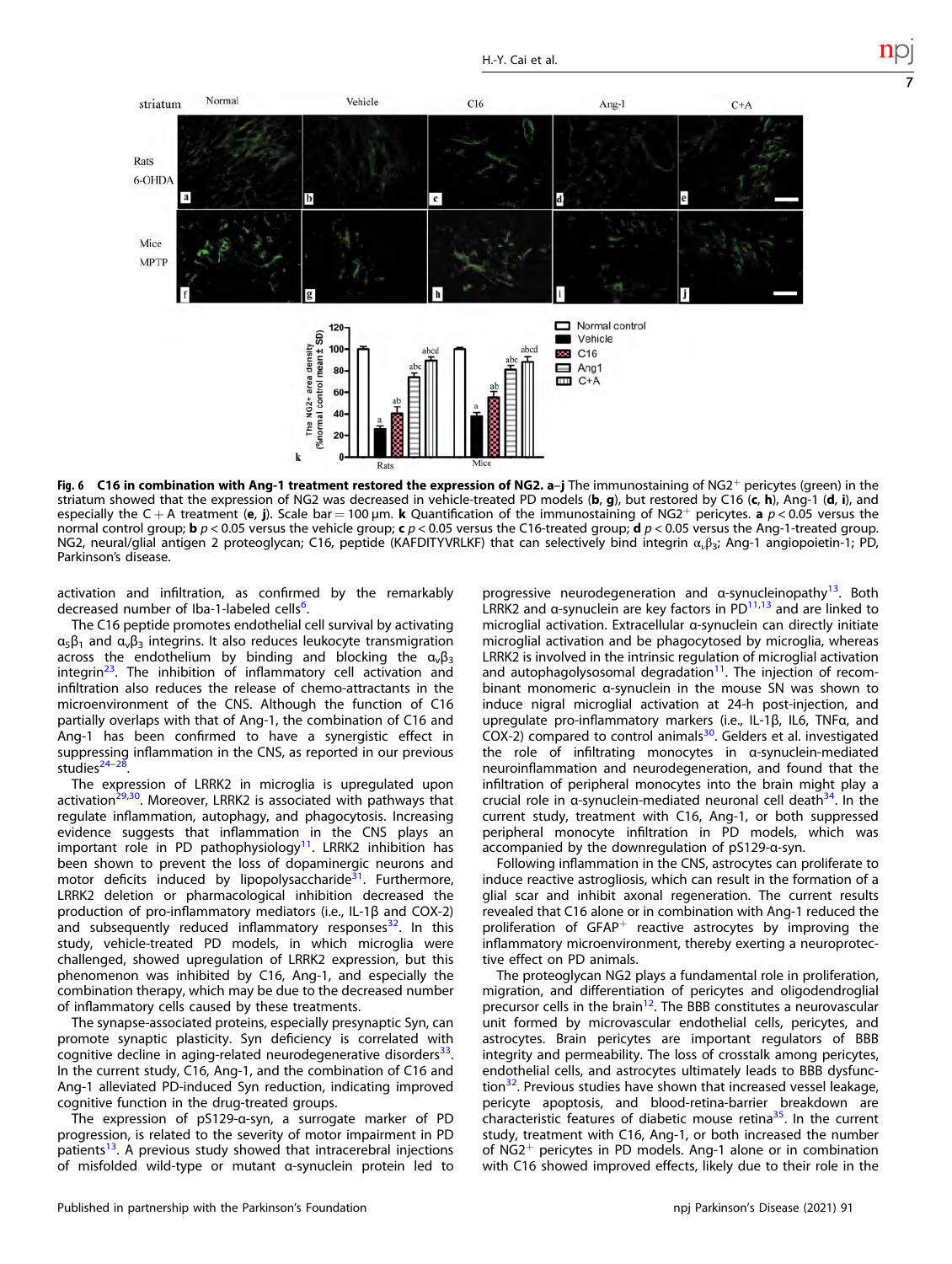<span id="page-7-0"></span>

Fig. 7 Electron microscopy revealed the ultrastructural morphology of the striatum in each group. Scale bar =  $2 \mu m$ . normal neuronal nuclei with uncondensed chromatin (a). Normal myelinated axons with dark, ring-shaped myelin sheaths surrounding axons, and typically shaped mitochondria with clear cristae (blue arrow in b). The normal control group showed no tissue edema or blood vessel leakage (c) but had intact tight junctions (d). No inflammatory cell infiltrate was found in normal tissues (e). The neurons in the vehicle-treated PD model group had shrunken nuclei with condensed, fragmented, and marginated nuclear chromatin (f). mitochondria vacuolization with swollen cristae (blue arrow in q). Severe vascular vessel leakage and tissue edema were detected in the extracellular space surrounding blood vessels (h). The tight junctions between the endothelial cells were lost (black arrow in i). Inflammatory cell infiltration was observed surrounding blood vessels (red arrow in j). However, in C16 (k–o), Ang-1 (p–t), and C16 plus Ang-1 treated groups (u–y), the morphology of the nuclei (k, p, u), myelin, and axons ( $I, q, v$ ) were relatively normal. Perivascular edema (m, r, w) was alleviated. The morphology of the tight junctions (n, s, x) was also relatively normal, especially in the groups treated with Ang-1 alone or in combination with C16 (s, x). The morphology of the mitochondria was relatively normal (blue arrows in  $I$ , q, and v). Inflammatory cell infiltration (red arrows in o, t, y) was mainly detected within blood vessels in the C16 alone and C16 plus Ang-1 groups (o, y), and was reduced in Ang-1-treated group (t) when compared with the model animals (j). PD, Parkinson's disease; C16, peptide (KAFDITYVRLKF) that can selectively bind integrin  $\alpha_{\nu}\beta_3$ ; Ang-1, angiopoietin-1.

promotion of pericyte-endothelium integrity and prevention of BBB dysregulation.

The dysregulation of the striatopallidal pathway is a key mechanism underlying the manifestation of PD symptoms. Opioid neuropeptides (dynorphin and enkephalin) are neurotransmitters that modulate synaptic plasticity and transmission, as well as striatal-based behaviors under both normal and pathological conditions, including PD<sup>36</sup>.

Dopaminergic projections from the substantia nigra terminate on striatal medium-sized spiny neurons containing GABA. The "direct" or "striatonigral" pathway is constituted by medium spiny neurons that express dopamine D1 receptors and the opioid peptide dynorphin, and directly project to the internal segment of the globus pallidus and the pars reticulata of the substantia nigra $37$ . Dynorphin released from the terminals of the striatonigral and striatopallidal pathways acts as an endogenous modulator of glutamatergic transmission in the basal ganglia. In contrast, medium spiny neurons expressing opioid enkephalin and D2 receptors activate the "indirect" or "striatopallidal" pathway, which indirectly projects to basal ganglia output nuclei via the subthalamic nucleus and the external globus pallidus (or the globus pallidus in rodents) $38$ . Dopamine normally inhibits transmission via the indirect pathway, whereas it facilitates transmission via the direct pathway<sup>39,40</sup>.

Our PD models showed decreased expression of prodynorphin and increased expression of preproenkephalin, suggesting the inhibition of the direct pathway and the induction of the indirect pathway. The downregulation of dynorphin has been reported in PD models $41$ , and the expression of enkephalin can be induced by acute dopamine denervation in a similar model $41$ . Therefore, changes in expression of both prodynorphin and preproenkephalin are related to abnormal behavior and pathological signs of PD,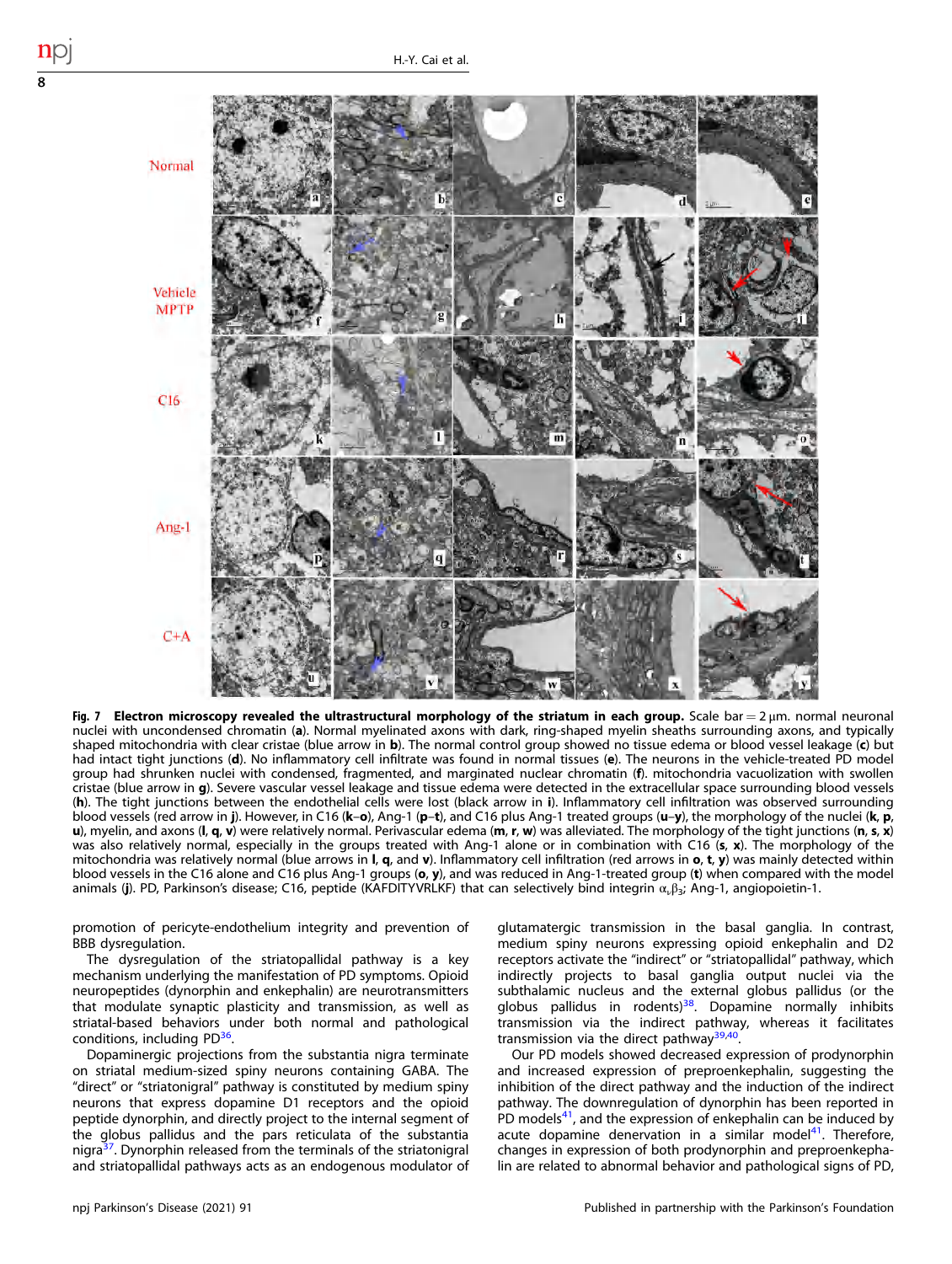<span id="page-8-0"></span>

Fig. 8 C16 in combination with Ang-1 treatment rescued the TH neurons. a-t The DA neurons were stained using anti-TH (red) in both the nigra substance and striatum of PD rats (induced by 6-OHDA) and PD mice (induced by MPTP). Treatment with C16 (c, h, m, r), Ang-1 (d, i, n, s), and especially the combination of C16 and Ang-1 (e, j, o, t) reduced DA neuron loss in PD models (b, g, l, q). Panel a, f, k, p show DA neurons in normal controls. Scale bar = 100  $\mu$ m. u, v Stereological analysis of DA neurons in the corpus striatum (u) and SN (v). a  $p < 0.05$  versus the normal control group; **b**  $p < 0.05$  versus the vehicle group; **c**  $p < 0.05$  versus the C16-treated group; **d**  $p < 0.05$  versus the Ang-1-treated group. DA, dopamine; TH, tyrosine hydroxylase; GABA, gamma-aminobutyric acid; MPTP, 1-methyl-4-phenyl-1,2,3,6-tetrahydropyridine; 6-OHDA, 6 hydroxydopamine; C16, peptide (KAFDITYVRLKF) that can selectively bind integrin ανβ3; Ang-1 angiopoietin-1; PD, Parkinson's disease.

which may related to the protective effects of our drugs on medium spiny neurons<sup>[8](#page-14-0)</sup>. .

The anti-inflammatory effects of endogenous dynorphin protect against neurotoxin-induced nigrostriatal dopaminergic neuron damage $41$  through the inhibition of nicotinamide adenine dinucleotide phosphate (NADPH) oxidase-generated superoxide production in the microglia. Decreased superoxide production reduces the secretion of pro-inflammatory factors, including prostaglandins and cytokines, thereby dampening inflammation<sup>[41](#page-15-0)</sup>.

c-fos is a neuronal activation marker that is upregulated in PD due to the disturbance of neural networks $42$ . The combination treatment with C16 and Ang-1 further increases the expression of c-fos, suggesting further neuronal activation. In our animal models, the expression of DARPP-32 was not significantly different among groups, while phospho-DARPP-32 was upregulated compared to the control groups. The phosphorylation of DARPP-32 by cAMP-dependent protein kinase may contribute to behavioral changes related to dystonia<sup>43</sup>.

Microglial activation followed by reactive microgliosis exacerbates dopaminergic neuronal loss, fuels a self-renewing cycle, and thus facilitates the progression of  $PD<sup>44</sup>$ . Following MPTP insult, the number of microglia in the classical activation state (M1) is increased through inflammatory responses, while the number of M2 phenotype microglia, induced by anti-inflammatory cytokines and found to promote tissue remodeling and wound healing, is decreased[45](#page-15-0). Many endogenous noxious compounds that appear in the extracellular milieu following neuronal injury cause the activation of microglia and subsequent reactive microgliosis. Although MPTP/6-OHDA are known to damage dopaminergic neurons, the effects of these drugs on reactive microgliosis remain  $unclear<sup>44</sup>$  $unclear<sup>44</sup>$  $unclear<sup>44</sup>$ 

9

The combination of C16 and Ang-1 has also been shown to activate M2 phenotype and depress M1 phenotype microglia $^{27}$ . T helper type 2 cells reduce microglial activation and ameliorate neurodegenerative disorders via the activation of  $\alpha_{\nu}\beta_3$  integrins. The expressions of  $\alpha_{v}\beta_{3}$  integrins in Th2 cells are higher compared to Th1 cells, and the antibodies against  $\alpha_V \beta_3$  integrins have been shown to diminish the inhibitory effects of Th2 cells on microglial activation<sup>44,46</sup>. As an agonist of  $\alpha_{\vee}\beta_3$  integrins, the C16 peptide also inhibits microglial activation and alleviates inflammation. Furthermore, the phosphoinositide 3-kinase (PI3K)/Akt axis is considered a promising target for the treatment of neuropatho-logical disorders, such as PD<sup>[47](#page-15-0)</sup>. The activation of the PI3K/Akt signaling pathway promotes tissue repair under neuroinflammatory conditions<sup>46</sup>. Our previous study suggested that both C16 and Ang-1 activated the PI3K/Akt pathway to enhance cell viability and reduce apoptosis<sup>[27](#page-15-0)</sup>

However, making C16 plus Ang-1 an effective therapy in the clinical setting for inflammatory CNS diseases remains to be explored. Efforts are being made on dose adjustment and observing side effects, as well as investigation into the most effective form of the drug. The kinetics and pharmacodynamics of C16 still need to be addressed in preclinical studies. C16 is more easily dissolved in acidic solution, which may limit its medical use, while nano-sized vesicles may be a reliable solution for drug packaging.

In conclusion, MPTP and 6-OHDA were used to induced oxidative stress and chronic inflammation, and subsequent dopaminergic neuron degeneration, in rodents to model PD.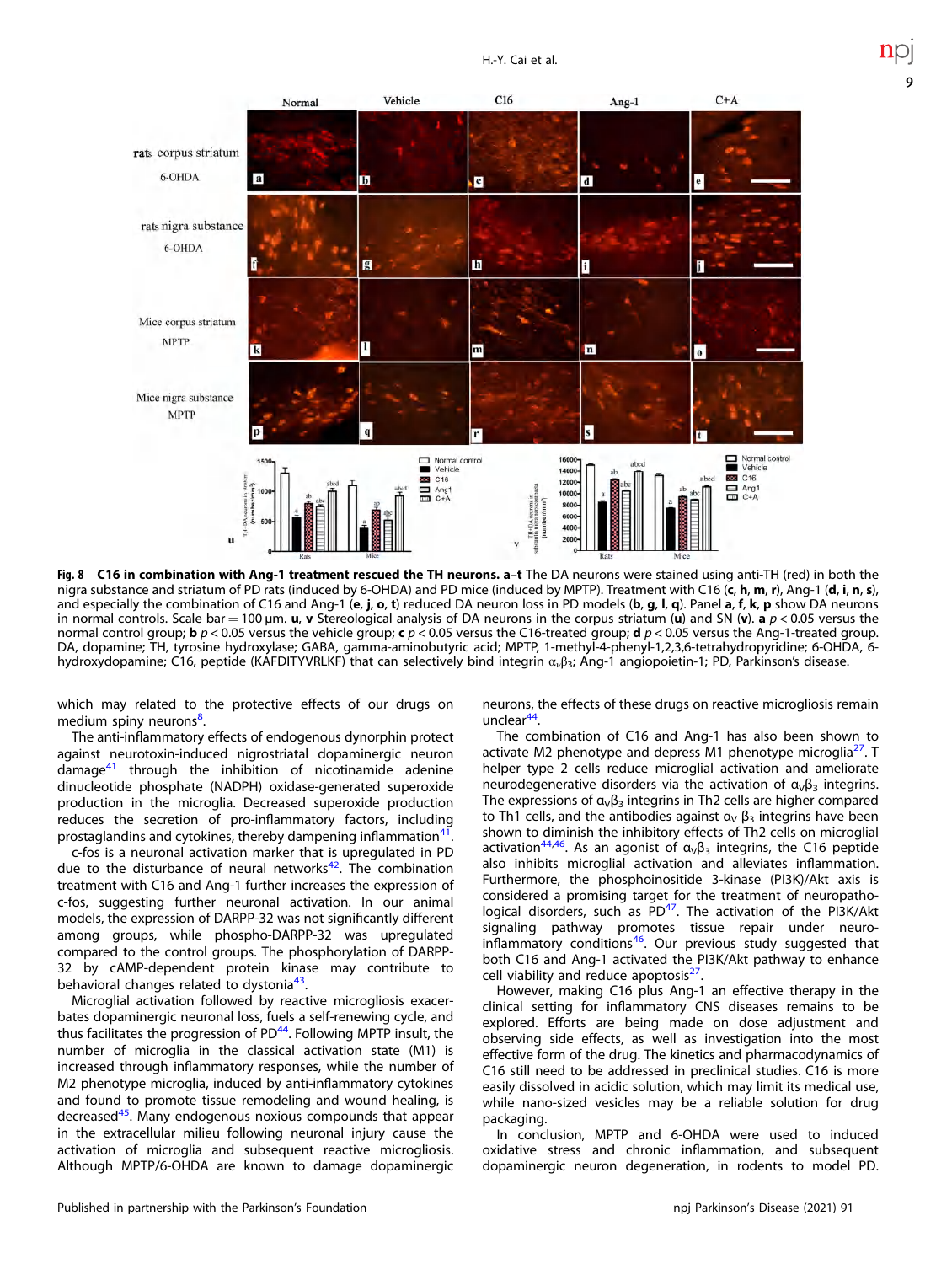<span id="page-9-0"></span>

Fig. 9 C16 in combination with Ang-1 treatment rescued the GABA neurons. a-j The immunostaining of GABA transporter-positive cells (green) in the striatum showed that activated GABA was downregulated in vehicle-treated PD models compared to the normal control group  $(b, g)$ . Treatment with C16 (c, h), Ang-1 (d, i), and the C16 plus Ang-1 treatment (e, j) restored GABA expression in PD animals. Scale bar = 100 µm. **k** Quantification of cells stained with anti-GABA transporter. **a**  $p < 0.05$  versus the normal control group; **b**  $p < 0.05$  versus the vehicle group; c  $p < 0.05$  versus the C16-treated group; d  $p < 0.05$  versus the Ang-1-treated group. GABA, gamma-aminobutyric acid; C16, peptide (KAFDITYVRLKF) that can selectively bind integrin  $\alpha_{\nu}\beta_3$ ; Ang-1 angiopoietin-1.

The disturbance of the striatopallidal and striatonigral pathways resulted in abnormal behaviors and dystonia, accompanied by prodynorphin downregulation and preproenkephalin upregulation, suggesting the inhibition of the direct pathway and the activation of the indirect pathway. Tissue edema, blood vessel leakage, inflammatory cell infiltration,  $TH^+/CHAT^+$  /GABA $^+$  neuron death, and severe synaptophysin loss were observed in the striatum corpus and nigra substance of PD animals. Treatment with C16 or Ang-1 alone improved the inflammatory microenvironment, reduced the loss of dopaminergic neurons, improved cognitive and electrophysiological dysfunction, and attenuated functional disability in model animals. The combined treatment with both C16 and Ang-1 showed a synergistic effect on the amelioration of Parkinsonism.

# **METHODS**

# Animals

Male C57/BL6 mice (20–25 g) and male Sprague-Dawley rats (200–250 g) were purchased from Vital River Lab Animal Technology (Beijing, China) and housed in an environment with 40–60% humidity, a temperature of  $22 \pm 1$  °C, and a 12 h light/dark cycle. All animals access to water and food ad libitum. This study was approved by the Animal Care Committee of the Chinese Academy of Medical Sciences and performed in accordance with the NIH guidelines.

# Establishment of the mouse model of PD

Seventy-five mice were randomly divided to five groups  $(n = 15$  per group): C16, Ang-1, C16  $+$  Ang-1, vehicle, and normal control. To establish the PD model, mice in the C16, Ang-1, C16  $+$  Ang-1, and vehicle groups were injected intraperitoneally (i.p.) with 1-methyl-4-phenyl-1,2,3,6-tetrahydropyridine (MPTP, dissolved in 0.9% saline; Sigma-Aldrich, St Louis, MO, USA) at a dose of 30 mg/kg for five consecutive days, while the normal control group was injected i.p. with an equal volume of normal saline<sup>7</sup>. All drug treatments began one day after the completion of the MPTP injections. Mice in the drug-treated groups were injected intravenously with a 1 mL solution containing C16 (2 mg/100 g) and/or Ang-1 (400 µg/ 100 g) every day for 2 weeks. The vehicle and normal control groups were

injected intravenously with 1 mL of distilled phosphate buffer saline (PBS) via the tail vein<sup>48</sup>.

#### Establishment of the rat model of PD

Seventy-five rats were randomly assigned to five groups  $(n = 15$  per group): C16, Ang-1, C16 + Ang-1, vehicle, and normal control. Except for the normal control group, rats were anesthetized with sodium pentobarbital via i.p. injection, then fixed in a stereotaxic apparatus (David Kopf Instruments, Tujunga, CA, USA) and the skull was exposed. A burr hole (1 mm) was drilled into the cranial cavity according to the following coordinates: mediolateral, 2.7 mm from the midline; anteroposterior, 0.8 mm from the bregma; dorsoventral, -5.2 and -4.5 mm, respectively, from the skull. Subsequently, 6-hydroxydopamine (6-OHDA; 20 µg dissolved in 4 µL normal saline supplemented with 0.01% (w/v) ascorbic acid) was infused into the right striatum of the rat, 2  $\mu$ L at each coordinate, at a constant rate of 0.2 µL/min using a 10-µL Hamilton syringe. At the end of the infusion, the syringe was left in place for an additional 5 min before being slowly retracted. All rats were kept warm using a heating pad during the surgery and recovery period.

Animals in the drug-treated groups were intravenously injected with a 1 mL solution containing C16 (2 mg/100 g) and/or Ang-1 (400 µg/100 g) every day for 2 weeks. Animals in the vehicle and normal control groups were intravenously administered with 1 mL of distilled PBS via the tail vein. All drug treatments began one day after the 6-OHDA injection.

#### Open field test

The open field test was used to detect locomotor activity dysfunction. It began two days after the 6-OHDA infusion/last MPTP injection and lasted for 7 days. Mice/rats received adaptive training three times before PD induction. Mice/rats were placed individually in an open arena  $(32 \times 44 \times$ 44 cm<sup>3</sup>). A video camera was placed over the arena to detect the position of the animal. The activity of the animal was recorded for 5 min under weak light illumination (40 W). The mean velocity, activity, and total distance traveled were collected and analyzed using the EthoVision video tracking system (Noldus, Wageningen, Netherlands). The average values of three independent tests from the same animal were used for statistical analysis.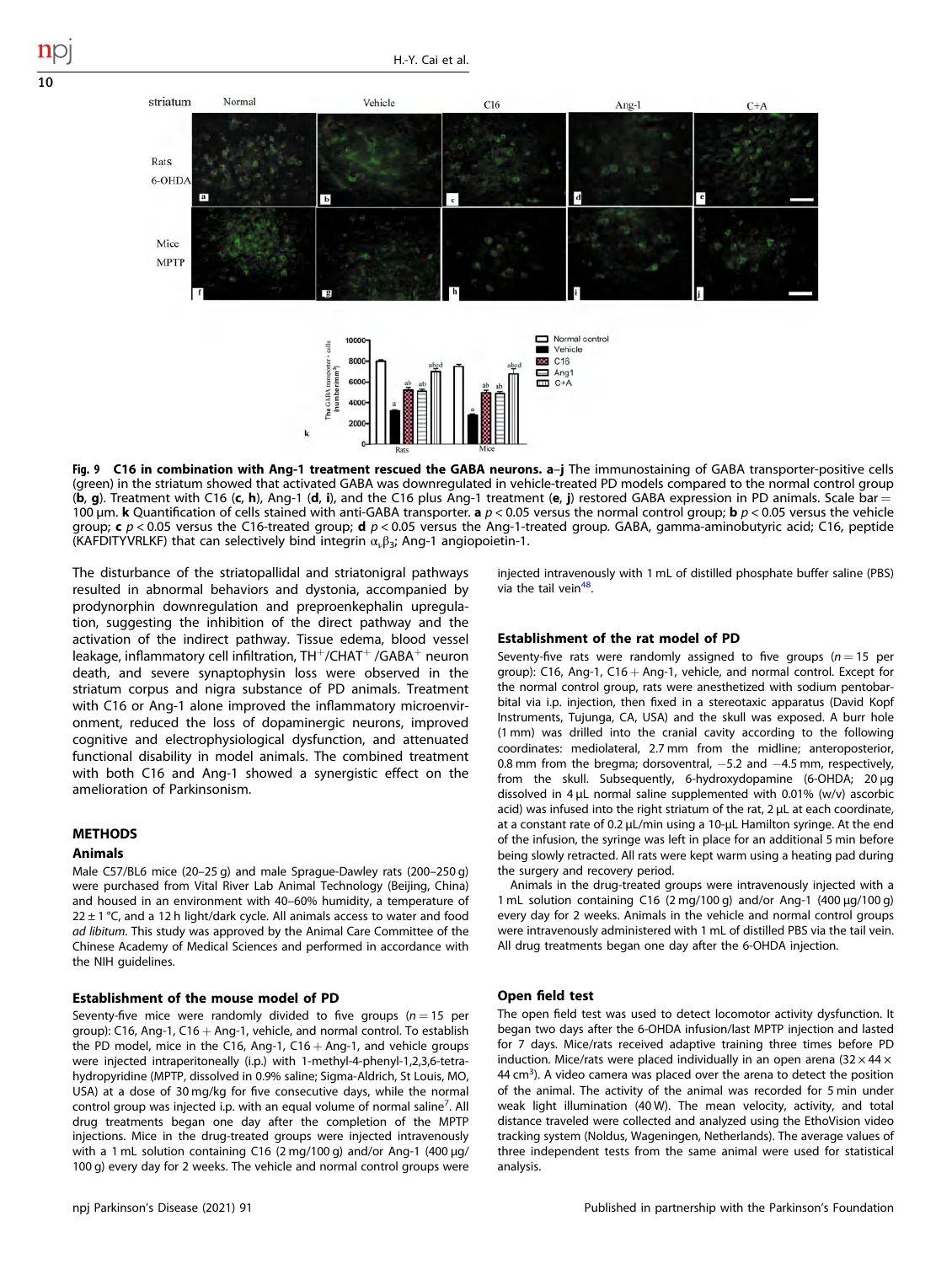<span id="page-10-0"></span>

Fig. 10 C16 in combination with Ang-1 treatment supressed microglia activation. a-I The immunostaining of Iba-1+ cells (red in mice and green in rats) in the corpus striatum and nigra substance showed that C16 (c, h, m, r), Ang-1 (d, i, n, s), and especially the C16 plus Ang-1 treatment (e, j, o, t) suppressed the increase of microglia in PD models (b, g, l, q). Panel a, f, k, p show the normal control group. The nuclei of cells were labeled with Hoechst33342 (blue). Scale bar = 100 µm. (u, v): Stereological analysis of Iba-1+ cells in mice (u) and rats (v). (a),  $p < 0.05$ versus the normal control group; (b),  $p < 0.05$  versus the vehicle group (c),  $p < 0.05$  versus the C16-treated group (d),  $p < 0.05$  versus the Ang-1treated group. Abbreviations: Iba-1, ionized calcium binding adapter molecule 1; C16, peptide (KAFDITYVRLKF) that can selectively bind integrin  $\alpha_{\nu} \beta_3$ ; Ang-1 angiopoietin-1.

# Muscular coordination test

The rotarod test was performed once a day for 8 days to assess the motorcoordination ability of the rodents. It began 2 days after the 6-OHDA infusion/last MPTP injection. Animals were trained three times before PD induction. Each animal was placed on a rotarod  $(8 \times 9 \text{ cm}; \text{KN-75}, \text{Natsume})$ Seisakusho) that rotated at 15 rpm in the clockwise direction. The time that the test animal stayed on the rotarod until falling was recorded<sup>49</sup>.

#### Novel object recognition (NOR) test

This test evaluated the ability to recognize a novel object in an environment by comparing the amount of time exploring a novel and a familiar object. It is used to assess declarative memory (i.e., memory of events and facts) in rodents. In a soundproof room under low brightness conditions, the test animal was placed in a rectangular chamber (40  $\times$  50  $\times$ 60 cm) with a glass front side. There were three phases of the test: habituation (day 1), familiarization (day 2), and the test phase (day 3). In the first phase (habituation), a test animal could freely explore the entire chamber for 20 min and was then put back to its cage. In the second phase (familiarization), the animal was placed in a chamber containing two identical sample objects  $(A + A)$  and allowed to explore for 5 min. Ninety minutes later, the animal was placed in a chamber with two different sample objects  $(A + B)$  and allowed to explore for 5 min. The next day, the animal was placed in the chamber with two objects. One was identical to the original sample object (A) and the other was a novel object (C). The animal was allowed to freely explore for 5 min, during which long-term memory was evaluated. The novelty preference was defined as the difference in time that each animal spent to locate the novel object (N) and the familiar object (F). The discrimination score was calculated as (N–F)/(N  $+ F$ ) in seconds<sup>50</sup>.

#### Electrophysiological analysis

Electrophysiological experiments were performed using a telemetry-based two lead EMG transmitter (F20-EET, Data Sciences International, St. Paul, MN, USA). One week following PD induction, animals were anesthetized with a ketamine cocktail. The wire electrodes were tunneled to both hindlimbs subcutaneously by separating the skin from the muscle using blunt dissection. To allow electrodes to be inserted through the quadriceps and biceps femoris muscles, a small incision was made over the thigh. Sutures were used to hold the electrodes in place. EMG data were acquired using DataQuest Acquisition hardware (Data Sciences International) and analyzed using LabChart (ADInstuments, Colorado Springs, CO, USA). The transmitter and the receiver communicated at a frequency of 455 kHz, which reduced signal contamination from surrounding electronics $51$ .

# Perfusion and tissue processing

All groups of animals ( $n = 5$  per group) were sacrificed at four weeks post MPTP or 6-OHDA injection. They were anesthetized with sodium pentobarbital and intracardially perfused with cold saline followed by 4% paraformaldehyde ( $pH = 7.4$ , diluted in 0.1 M phosphate buffer) before brain dissection. The brain tissues were fixed in 4% paraformaldehyde for 4 h and immersed in 30% sucrose diluted in PBS until the tissue sank to the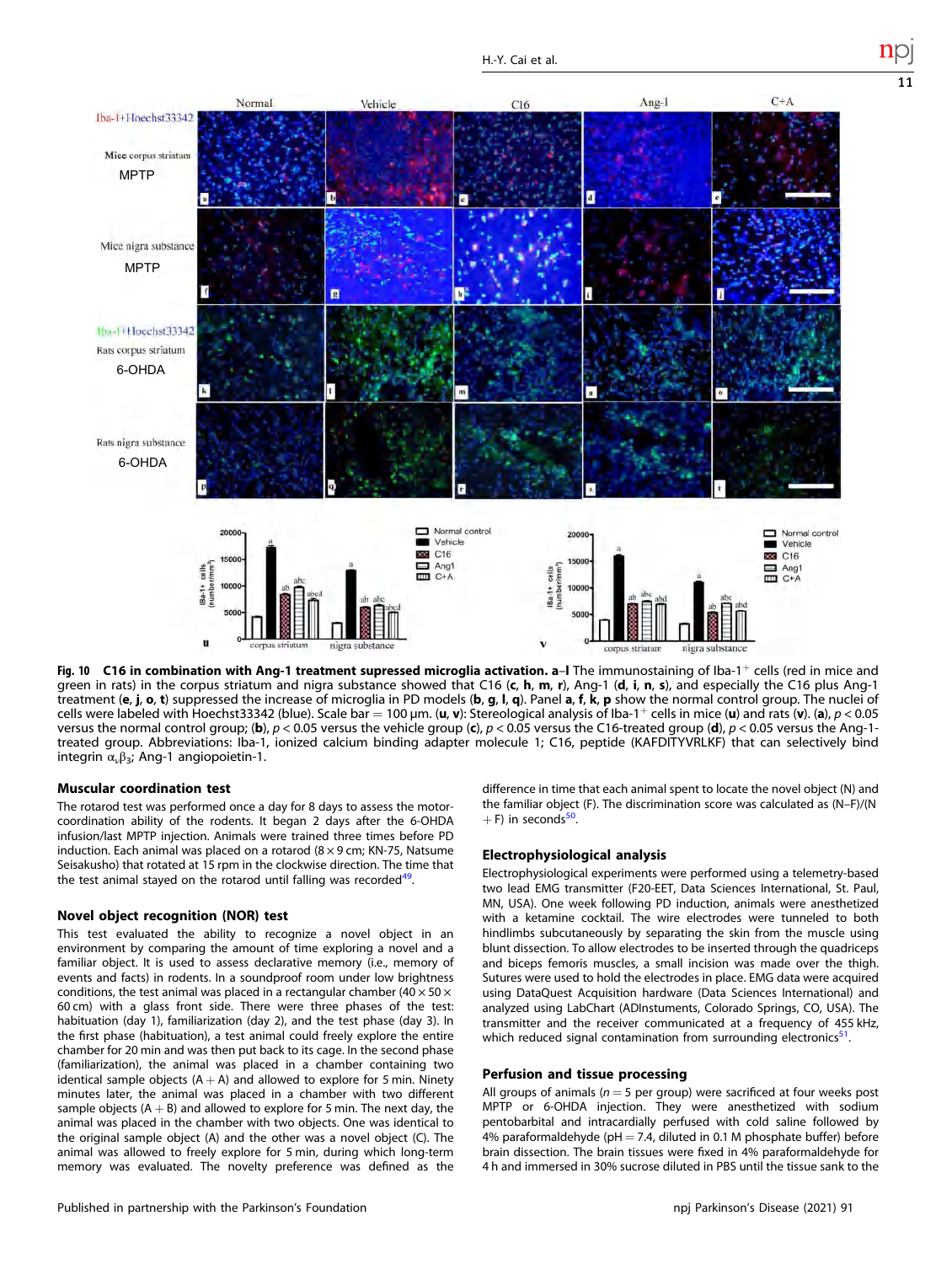<span id="page-11-0"></span>

Fig. 11 C16 in combination with Ang-1 treatment supressed the activated astrocytes. a-I The activated astrocytes in the SN were stained with GFAP (green). C16 (c, h), Ang-1 (d, i), and especially the C + A treatment (e, j) suppressed the proliferation of astrocytes in vehicle-treated PD models (b, g). Panel k shows astrocytes in the normal control group. Panel I shows the proliferated glial cells and glial scar (red arrow in I) in the vehicle-treated group in high magnification. Scale bar = 100  $\mu$ m. m Stereological analysis of GFAP + cells. a  $p < 0.05$  versus the normal control group; **b**  $p < 0.05$  versus the vehicle group; **c**  $p < 0.05$  versus the C16-treated group; **d**  $p < 0.05$  versus the Ang-1-treated group. GFAP, glial fibrillary acidic protein; C16, peptide (KAFDITYVRLKF) that can selectively bind integrin  $\alpha_{\nu}\beta_3$ ; Ang-1 angiopoietin-1.



Fig. 12 C16 in combination with Ang-1 treatment improved the expression of TH, CHAT, Syn but inhibited the expression of active caspase-3. The expression of TH (a: mice; b: rats), CHAT (c: mice; d: rats), Syn (e: mice; f: rats), and active caspase-3 (g: mice; h: rats) were measured by western blot. Treatment with C16, Ang-1, and C16 plus Ang-1 upregulated TH, CHAT and Syn, but reduced the expression of active caspase-3 in both mouse and rat PD models. **a**  $p < 0.05$  versus the normal control group; **b**  $p < 0.05$  versus the vehicle group; **c**  $p < 0.05$ versus the C16-treated group;  $d$  p < 0.05 versus the Ang-1-treated group. TH protein: 58 kDa; CHAT protein: 82 kDa; Syn protein: 34 kDa; Caspase-3 protein: 32 kDa; β-actin protein: 42 kDa; TH, tyrosine hydroxylase; CHAT, choline acetyltransferase; Syn, synaptophysin; C16, peptide (KAFDITYVRLKF) that can selectively bind integrin ανβ3; Ang-1, angiopoietin-1.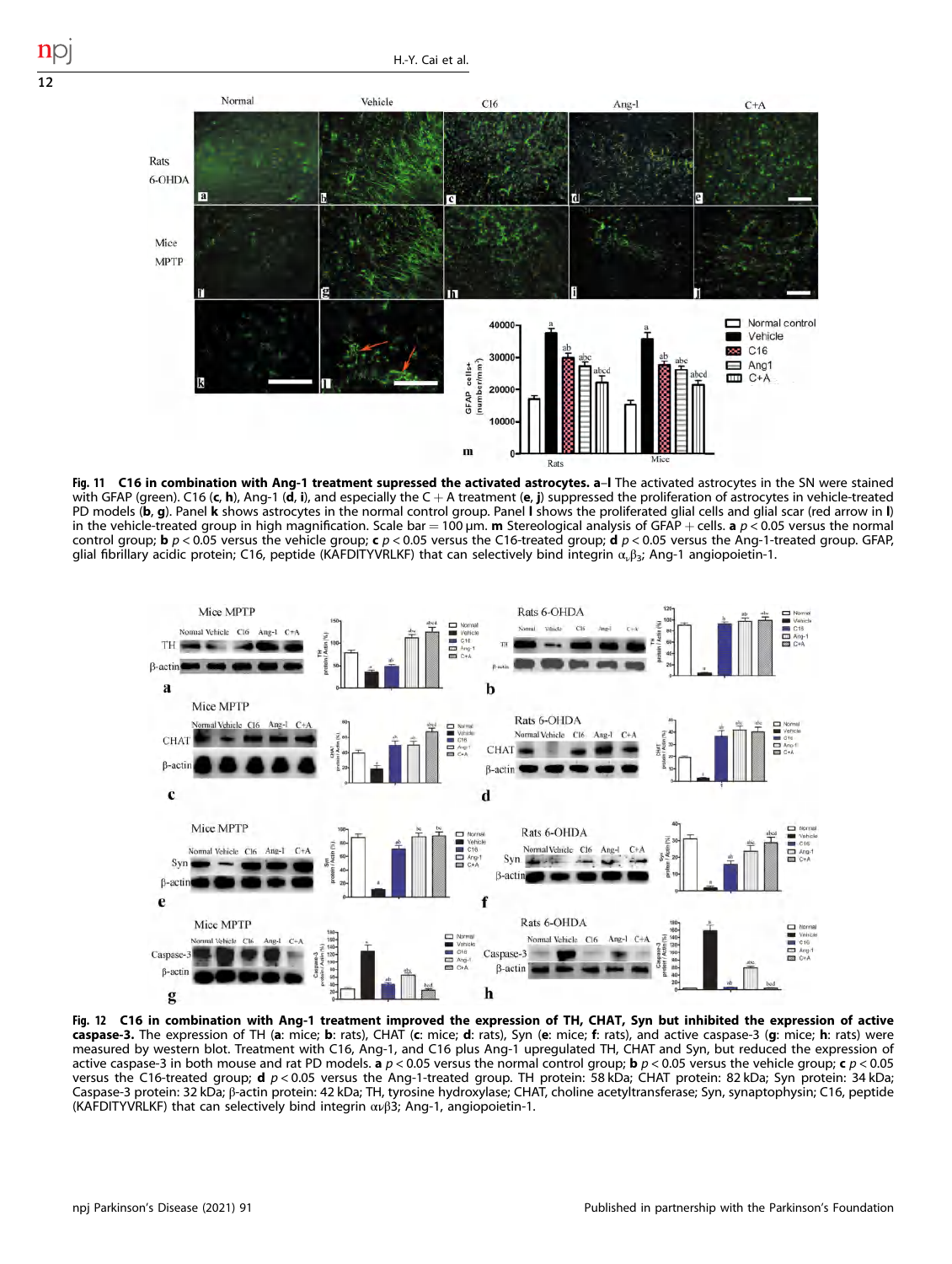<span id="page-12-0"></span>

Fig. 13 Syn-positive neurons were detected by immunofluorescence staining. The model animals showed a notably decreased number of Syn-positive cells in the corpus striatum and nigra substance (a-j rats; k-t mice), while treatment with C16, Ang-1, and especially C16 plus Ang-1 remarkably reversed this phenomenon in both models (u, v). The nuclei of cells were stained using Hoechst 33342 (blue). a  $p < 0.05$ versus the normal control group; **b**  $p < 0.05$  versus the vehicle group; **c**  $p < 0.05$  versus the C16-treated group; **d**  $p < 0.05$  versus the Ang-1treated group. Scale bar = 100 μm. Syn, synaptophysin; C16, peptide (KAFDITYVRLKF) that can selectively bind integrin  $\alpha_i\beta_{3}$ ; Ang-1, angiopoietin-1.

bottom of the container. A Leica cryostat and a freezing microtome (Buffalo Grove, IL, USA) were used to cut tissues into 20-μm coronal sections. Finally, the sections were mounted for histopathological and immunofluorescence analyses.

# Transmission electron microscopy

A portion of the striatum and substantia nigra tissues were fixed in a 2.5% glutaraldehyde solution, then immersed in 1% osmium tetroxide overnight at 4 °C. After being washed three times with PBS, the sections were examined by transmission electron microscope (TEM; JEOL, Tokyo, Japan)<sup>48</sup>.

# Evans Blue staining

Evans Blue (EB) dye extravasation into the brain indicates tissue edema and compromised blood vessel integrity. The vascular permeability of the BBB  $(n = 5$  per group) was determined by modified EB staining. Briefly, mice and rats at 4 weeks P.I. were anesthetized with sodium pentobarbital (60 mg/kg) via i.p. injection. Animals were then infused with 2% EB dye (4 mL/kg, dissolved in 0.9% normal saline) via the right femoral vein for 5 min at 37 °C. After 2 h, blood vessels were perfused with 300 mL of normal saline to wash out residual dye. EB-stained sections were then visualized under an ultraviolet light filter with red laser excitation. Red staining indicates high vascular permeability in the tissue. The staining intensity was determined using Image J software (NIH, Bethesda, MD, USA). Half of the tissue samples were isolated, homogenized in 750 μL of N, N- dimethylformamide (Sigma-Aldrich), and maintained in the dark at room temperature for 72 h. Then, the suspension was centrifuged at 10000 $\times$  q for 25 min before spectrophotometer reading at 610 nm (Molecular Devices OptiMax, USA). The dye concentration (μg/g tissue weight) was calculated from a standard curve<sup>48</sup>.

# Immunofluorescence staining

A ring of wax was applied around tissue sections using a water-repellent PAP pen (Invitrogen, Carlsbad, CA, USA) as previously described<sup>50</sup>. The sections were then rinsed with 0.01 M Tris-buffered saline for 10 min, followed by permeabilization and blocking with 0.3% Triton X-100/10% normal goat serum for half an hour, and incubation with the following antibodies at 4 °C overnight: rabbit/mouse anti-synaptophysin (Syn, ab32127, 1:500; Abcam, Cambridge, MA, USA), anti-prodynorphin (PA5- 96439,1:500; Thermo Fisher Scientific, Waltham, MA, USA), antipreproencephalin (sc-47705, 1:200; Santa Cruz Biotechnology), antityrosine hydroxylase (TH, ab137869, 1:500; Abcam), anti-choline acetyltransferase (CHAT, ab181023, 1:500; Abcam), anti-c-fos (ab208942, 1:200; Abcam), anti-phospho-DARPP-32 (Thr34, PA5-39693, 1:500; Thermo Fisher Scientific), anti-DARPP-32 (PA5-85788, 1:500; Thermo Fisher Scientific), anti-GFAP (sc-166481, 1:200; Santa Cruz Biotechnology), CD-3 (sc-20047, 1:200; Santa Cruz Biotechnology), LRRK2 (sc-130159, 1:200; Santa Cruz Biotechnology), anti-ZO-1 (sc-33725, 1:200; Santa Cruz Biotechnology), anti-LC3β (sc-376404, 1:200; Santa Cruz Biotechnology), anti-caspase 3 (sc-56053, 1:200; Santa Cruz Biotechnology), Iba-1 (sc-32725, 1:200; Santa Cruz Biotechnology), and NG2 (sc-53389, 1:200; Santa Cruz Biotechnology), DA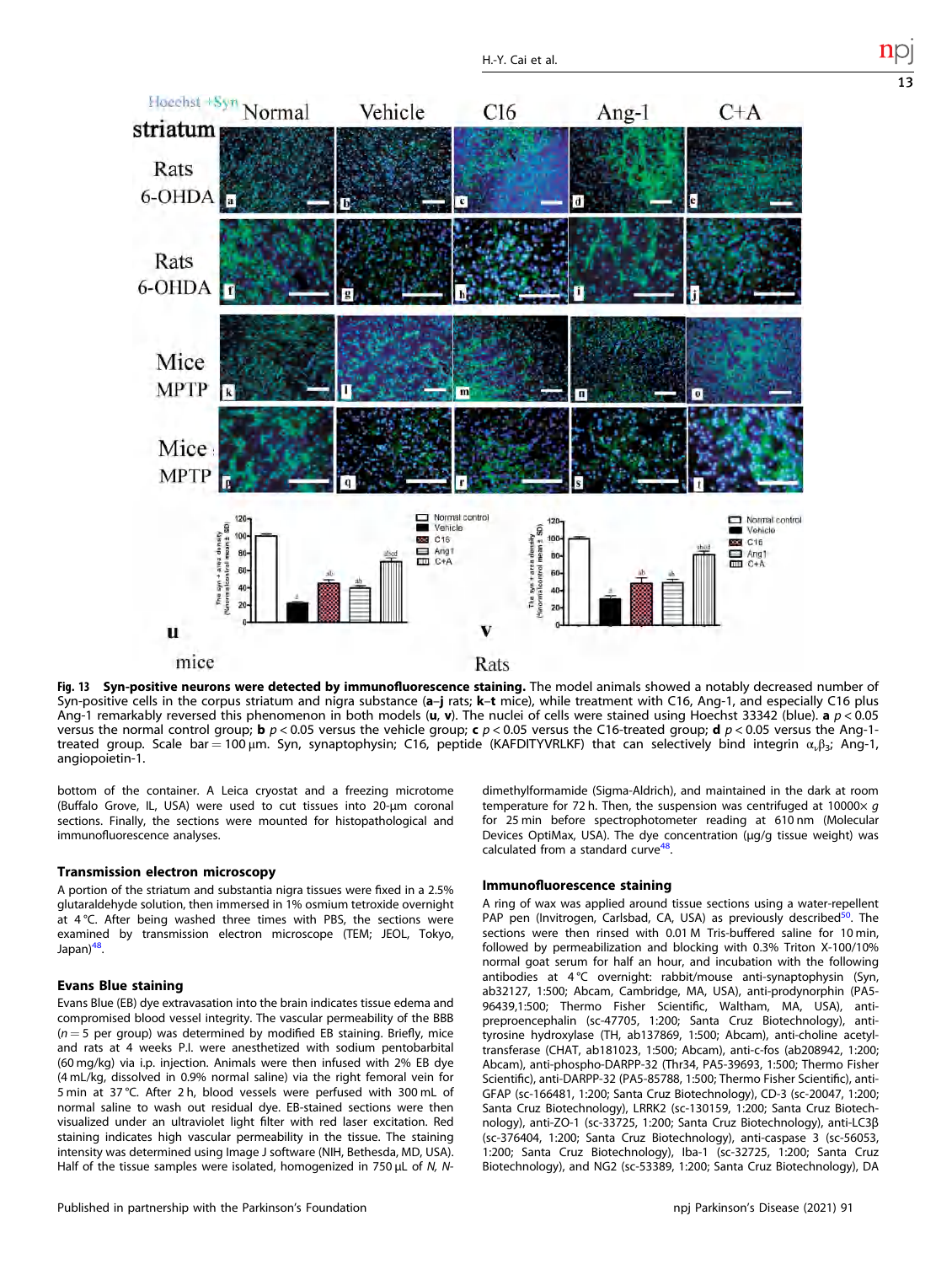<span id="page-13-0"></span>

Fig. 14 The pS129-a-synpositive cells were detected by immunofluorescence staining. a–j The immunostaining of pS129- $\alpha$ -syn<sup>+</sup> cells (red) in the striatum showed that the expression of  $p5129-\alpha$ -syn<sup>+</sup> was increased in vehicle-treated PD models (**b**, g) compared to normal controls (**a**, f). Treatment with C16 (c, h), Ang-1 (d, i), and especially C16 plus Ang-1 (e, j) inhibited the upregulation of pS129- $\alpha$ -syn<sup>+</sup> in PD animals. Image "aa" shows the enlarged image within the square frame of (h). The white arrow indicates  $p5129$ -α-syn<sup>+</sup> staining. The nuclei of cells were labeled with Hoechst33342 (blue). Scale bar = 100 µm. **k** Quantification of pS129-α-syn<sup>+</sup> cells. **a**  $p < 0.05$  versus the normal control group; **b** p < 0.05 versus the vehicle group; c  $p$  < 0.05 versus the C16-treated group; d  $p$  < 0.05 versus the Ang-1-treated group. pS129-α-synuclein, plasma Ser129-phosphorylated α-synuclein; C16, peptide (KAFDITYVRLKF) that can selectively bind integrin ανβ3; Ang-1, angiopoietin-1.

(ab6427, 1:500; Abcam), GABA-transporter (ab177483, 1:500; Abcam) and anti-pS129-alpha-syn (ab51253, 1:500; Abcam). After rinsing with PBS three times, the sections were stained with a FITC/TRIFC-conjugated goat antirabbit/mouse IgG secondary antibody (sc-2010, sc-2012, sc-2780, 1:200; Santa Cruz Biotechnology) at 37 °C for 60 min and mounted with Gel Mount antifade aqueous mounting medium (Southern Biotech). Inactive antibody controls were used to confirm the specificity of IHC labeling. Five sections (three visual fields per slide) of the anterior horns and motor cortex were randomly selected for counting. Images were captured at 200× magnification using a light microscope (Buffalo Grove) and analyzed using Image J software (Bethesda, MD, USA).

#### Quantification of inflammatory cell infiltration

Tissue sections stained with the pan-leukocyte marker CD-3 were observed under a light microscope by an experienced pathologist blinded to the experiment. Five randomly selected fields of view per section were examined. The severity of inflammatory cell infiltration was scored as follows[52:](#page-15-0) 0, no inflammation; 1, cellular infiltrates only detected around meninges and blood vessels; 2, mild infiltrates detected in parenchymal tissues (1–10 inflammatory cells per slide); 3, moderate infiltrates observed in parenchymal tissues (11–100 inflammatory cells per slide); and 4, severe infiltrates in parenchymal tissues (>100 inflammatory cells per slide).

#### Stereological analysis

Tissue samples were immunostained for the DA neuron marker (TH), astrocyte marker (GFAP), microglia marker (Iba-1), and medium spiny neuron marker (GABA transporter). The number of positively stained cells were quantified according to the optical fractionator method using the Olympus Computer Assisted Stereological Toolbox (CAST)-Grid system (Olympus, Denmark). The system consists of an Olympus BH-2 microscope with an X–Y motor stage controlled by the CAST-Grid software (version 1.10) and a microcator (Heidenhain, ND 281) connected to the stage to indicate the distance in the Z direction. Stereo Investigator was performed by an observer blinded to the experiment. The stage-controlling computer systematically moved until the entire delineated field was sampled. The positive cell bodies of mice were analyzed from three sections at the medial region of the SNpc, around the medial terminal nucleus (approximately from −3.08 to −3.28 mm from the bregma), at regular predetermined intervals (x = 100 µm, y = 80 µm, counting frame 60  $\times$ 

60 μm). The positive cell bodies of rats were analyzed from nine sections spanning the entire SNpc (approximately AP −4.5 to −6.0 relative to the bregma) at predetermined regular intervals ( $x = 125 \mu m$ ,  $y = 125 \mu m$ , counting frame  $80 \times 80$  µm). In both models, the region of interest (ROI) was first defined using the ×4 objective and cells were counted using a ×100 oil immersion objective (Olympus BX51, Olympus, Tokyo, Japan). In the analysis of mouse tissue samples, every third section was selected with the striatum between  $+0.26$  mm and  $+0.98$  mm from the bregma. In the analysis of rat tissue samples, the striatum was quantified every 10th section (with a distance of 400 μm) located between 1.7 mm anterior and 1.4 mm posterior to the bregma (∼8 sections). The medial border of the striatum was defined by the lateral ventricle and the dorsal and lateral borders by the corpus callosum. Stereo Investigator was used to outline the region at ×4 magnification and then cells stained with anti-TH, anti-GABA transporter, anti-GFAP, or anti-Iba-1 were counted using a ×100 oil immersion objective.

# Enzyme-linked immunosorbent assay (ELISA)

Animals were sacrificed at 3- and 8-week P.I. by decapitation ( $n = 5$  per group per time point). Peripheral blood samples were collected at 4 °C using heparin as an anticoagulant and then immediately centrifuged at 1000  $\times$  g for 20 min followed by 10000  $\times$  g for 10 min at 4 °C before storage at −80 °C. To measure the serum levels of cytokines, blood samples were added to 96-well plates pre-coated with anti-IL-6(mouse, M6000B; rat, R6000B, R&D Systems, Minneapolis, MN, USA), anti-ROS (mouse, MBS2601061, MyBioSource, San Dieg, USA; Rat, RJ15780, Shanghai Renjie Biological Technology Co.,Ltd, Shanghai, China) and anti-γ-aminobutyric acid primary antibodies (GABA, mouse, MBS723819; rat, MBS269152, MyBioSource, San Dieg, USA). After 1-h incubation at 37 °C, samples were incubated with a horse radish peroxidase (HRP)-conjugated goat antirabbit IgG secondary antibody (ab8226, 1:1000; AbCam, MA) for 60 min at 37 °C. The optical density of the protein was measured using a microplate reader (Model 680; Bio-Rad) at 450 nm and the results were analyzed using the GraphPad Prism software (version 4; GraphPad Prism Software, CA, USA).

# Western blot

Mice/rats were sacrificed at 2- and 8-week P.I. by decapitation ( $n = 5$  per group per time point). A 10-mm lumbar SC segment and the entire brain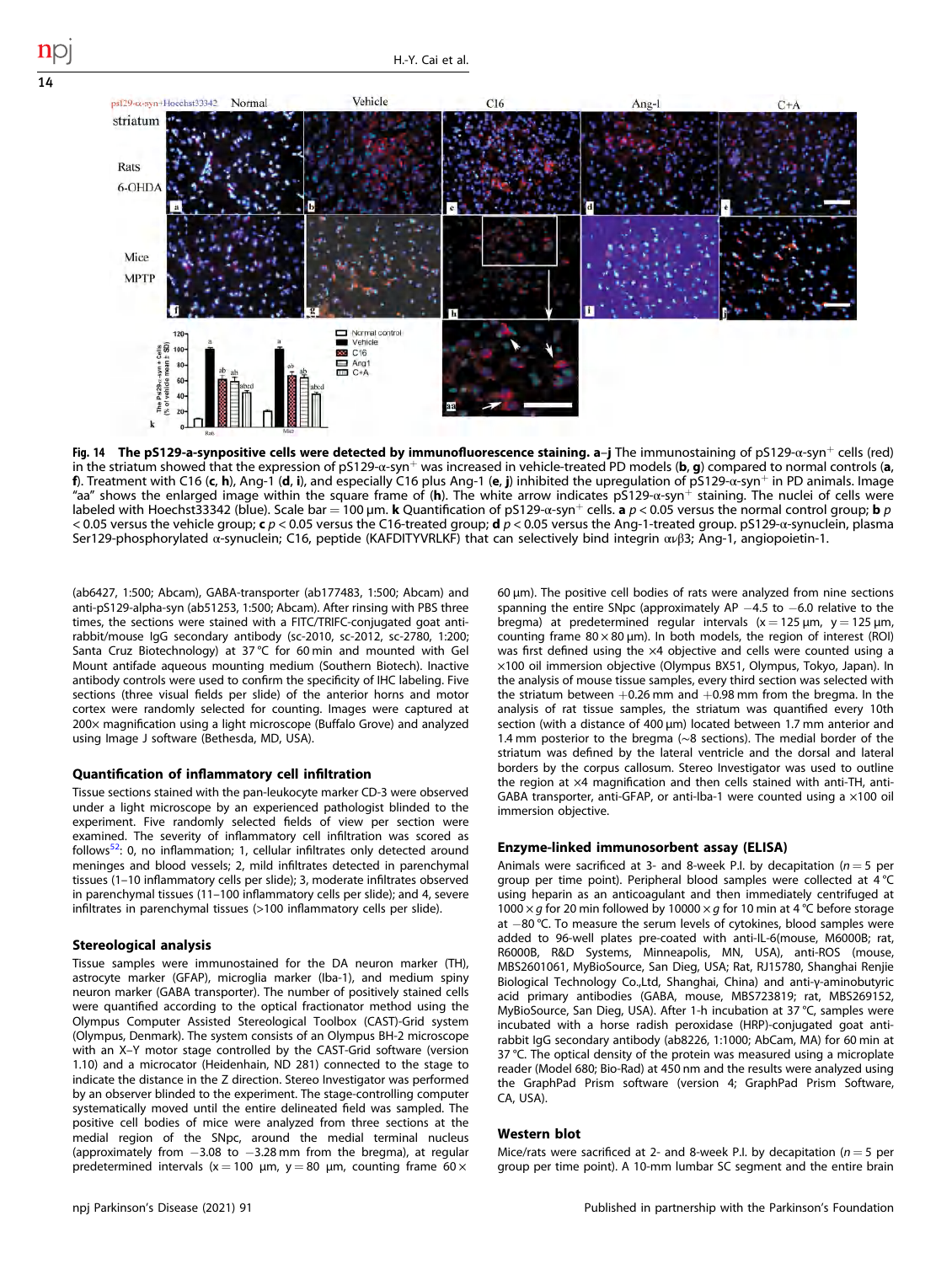<span id="page-14-0"></span>

Fig. 15 C16 in combination with Ang-1 treatment decreased the expression of phospho-DARPP-32, and increased the expression of pdyn and PPE. Western blot analysis showed no significant difference in the expression of DARPP-32 among the different groups (a, b). The expression of phospho-DARPP-32 in the vehicle-treated group was higher than that in normal controls  $(c, d)$ . The combination of C16 and Ang-1 inhibited the upregulation of phospho-DARPP-32 in model animals. The downregulation of prodynorphin (pdyn, e, f) and the upregulation of preproenkephalin (PPE, g, h) in the model groups were remarkably reversed by treatment with C16, Ang-1, and C16 plus Ang-1. a  $p < 0.05$  versus the normal control group; b  $p < 0.05$  versus the vehicle group (c),  $p < 0.05$  versus the C16-treated group (d),  $p < 0.05$  versus the Ang-1-treated group. Darpp-32 protein: 34 kDa; pDarpp-32 protein: 34 kDa; Pdyn protein: 28 kDa; PPE protein: 30 kDa; β-actin protein: 42 kDa; Abbreviations: DARPP, dopamine- and cAMP-regulated neuronal phosphoprotein; pdyn, prodynorphin; PPE, preproenkephalin; C16, peptide (KAFDITYVRLKF) that can selectively bind integrin  $\alpha_{\nu}\beta_3$ ; Ang-1, angiopoietin-1.

cortex were isolated from each animal. Protein samples were separated by 12% SDS-PAGE electrophoresis and transferred onto polyvinylidene difluoride membranes. The membranes were then incubated with the following primary antibodies at room temperature for 12 h: rabbit/mouse anti-synaptophysin (ab32127, 1:500; Abcam), anti-prodynorphin (PA5- 96439, 1:1000; Thermo Fisher Scientific) and anti-preproencephalin (sc-47705, 1:500; Santa Cruz Biotechnology), anti-TH (ab137869, 1:1500; Abcam), anti-CHAT (ab181023, 1:1500; Abcam), anti-c-fos (ab208942, 1:1000; Abcam), anti-phospho-DARPP-32 (Thr34, PA5-39693, 1:1000; Thermo Fisher Scientific), anti-DARPP-32 (PA5-85788, 1:1000; Thermo Fisher Scientific), anti-GFAP (sc-166481, 1:500; Santa Cruz Biotechnology), CD-3 (sc-20047, 1:500; Santa Cruz Biotechnology), LRRK2 (sc-130159, 1:500; Santa Cruz Biotechnology), anti-ZO-1 (sc-33725, 1:500; Santa Cruz Biotechnology), anti-LC3β (sc-376404, 1:500; Santa Cruz Biotechnology), anti-caspase 3 (sc-56053, 1:500; Santa Cruz Biotechnology). DA (ab6427, 1:1500; Abcam), GABA-transporter (ab177483,1:1500; Abcam), NF-κB (ab16502,1:1500; Abcam), COX-2 (ab179800, 1:1500; Abcam) and antipS129-α-syn (ab51253, 1:1000; Abcam). To normalize protein bands to the loading control, membranes were washed with TBST and re-probed with rabbit anti-β-actin antibody (ab8226, 1:5000; Abcam) followed by incubation with a peroxidase-conjugated goat anti-rabbit antibody (1:5000; Santa Cruz Biotechnology) and ECL detection. For the negative control, the primary antibody was omitted. All blots derived from the same experiment and were processed in parallel.

# Statistical analysis

Differences between protein levels were analyzed with two-way analysis of variance (ANOVA), followed by Tukey's post-hoc test. The Kruskal–Wallis nonparametric one-way ANOVA was used for the analysis of data presented as percentages. Differences between histological scores were analyzed using the Mann-Whitney  $U$  test. Continuous data were presented as mean ± standard deviation (SD). All data were analyzed using SPSS 13.0 software, and p-values less than 0.05 were considered statistically significant. All statistical graphs were created with GraphPad Prism Version 4.0 (GraphPad Prism Software, Inc., San Diego, CA).

#### Reporting summary

Further information on research design is available in the Nature Research Reporting Summary linked to this article.

#### DATA AVAILABILITY

The data that support the findings of this study are available from the corresponding author upon reasonable request.

Received: 30 December 2020; Accepted: 13 September 2021; Published online: 08 October 2021

#### **REFERENCES**

- 1. Jones, M. K., Nair, A. & Gupta, M. Mast cells in neurodegenerative disease. Front Cell Neurosci. 13, 171 (2019).
- 2. Dohgu, S. et al. Monomeric α-synuclein induces blood-brain barrier dysfunction through activated brain pericytes releasing inflammatory mediators in vitro. Microvasc. Res. 124, 61–66 (2019).
- 3. von Euler Chelpin, M. & Vorup-Jensen, T. Targets and mechanisms in prevention of Parkinson's disease through immunomodulatory treatments. Scand. J. Immunol. 85, 321–330 (2017).
- 4. Siddiqui, M. R., Mayanil, C. S., Kim, K. S. & Tomita, T. Angiopoietin-1 regulates brain endothelial permeability through PTPN-2 mediated tyrosine dephosphorylation of occludin. PLoS ONE 10, e0130857 (2015).
- 5. Han, S. et al. Dose-dependent anti-inflammatory and neuroprotective effects of an ανβ3 integrin-binding peptide. Mediators Inflamm. 2013, 268486 (2013).
- 6. Han, S. et al. Rescuing vasculature with intravenous angiopoietin-1 and alpha v beta 3 integrin peptide is protective after spinal cord injury. Brain 133, 1026–1042 (2010).
- 7. Jackson-Lewis, V. & Przedborski, S. Protocol for the MPTP mouse model of Parkinson's disease. Nat. Protoc. 2, 141–151 (2007).
- 8. Shetty, A. S., Bhatia, K. P. & Lang, A. E. Dystonia and Parkinson's disease: what is the relationship? Neurobiol. Dis. 132, 104462 (2019).
- 9. Spinnewyn, B. et al. An improved model to investigate the efficacy of antidyskinetic agents in hemiparkinsonian rats. Fundam. Clin. Pharm. 25, 608–618 (2011).
- 10. Kuner, R. et al. TorsinA, the gene linked to early-onset dystonia, is upregulated by the dopaminergic toxin MPTP in mice. Neurosci. Lett. 355, 126–130 (2004).
- 11. Wallings, R. L. & Tansey, M. G. LRRK2 regulation of immune-pathways and inflammatory disease. Biochem. Soc. Trans. 47, 1581–1595 (2019).
- 12. Nielsen, H. M. et al. Low levels of soluble NG2 in cerebrospinal fluid from patients with dementia with Lewy bodies. J. Alzheimers Dis. 40, 343–350 (2014).
- 13. Lin, CH. et al. Plasma pS129-à-Synuclein is a surrogate biofluid marker of motor severity and progression in Parkinsonas Disease. J. Clin. Med 8, 1601 (2019).